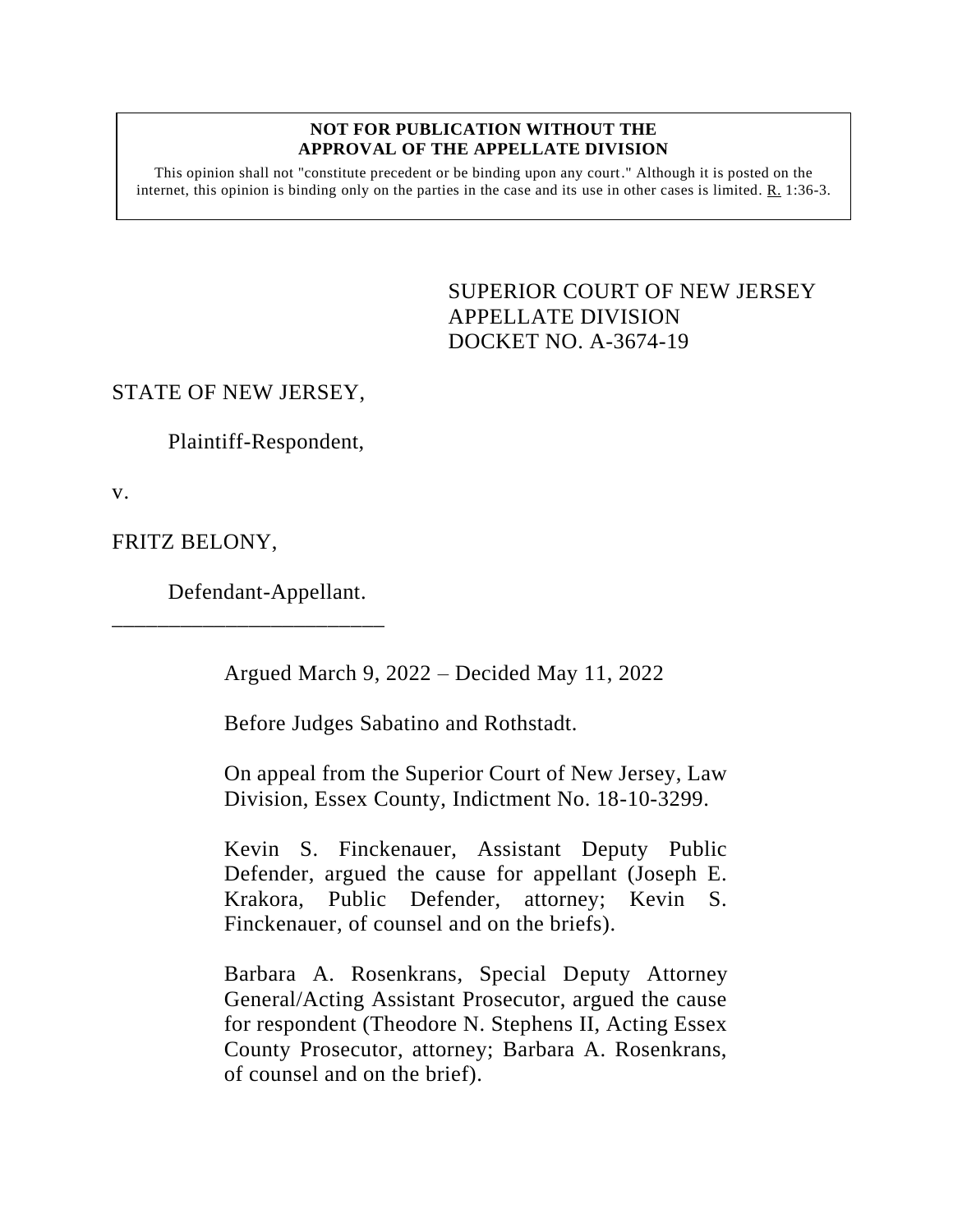## PER CURIAM

Defendant Fritz Belony appeals from a February 27, 2020 judgment of conviction that was entered after a jury found him guilty of committing seconddegree aggravated assault, N.J.S.A. 2C:12-1(b)(1), third-degree possession of a weapon for an unlawful purpose, N.J.S.A. 2C:39-4(d), and unlawful possession of a weapon, N.J.S.A. 2C:39-5(d), but acquitted him of first-degree robbery, N.J.S.A. 2C:15-1(a)(1). He also challenges his aggregate seven-year sentence, which was subject to a No Early Release Act (NERA), N.J.S.A. 2C:43-7.2, period of parole ineligibility.

On appeal, defendant specifically argues the following points:

# POINT I

BECAUSE THE VICTIM'S STATEMENTS IN THE BODYCAM FOOTAGE WERE CUMULATIVE AND THE RITE AID EMPLOYEE'S COMMENTS WERE UNDULY PREJUDICIAL, THE TRIAL COURT ERRED IN ADMITTING THE FOOTAGE. ALTERNATIVELY, THE TRIAL COURT SHOULD HAVE GRANTED [DEFENDANT'S] REQUEST TO REDACT THE EMPLOYEE'S STATEMENTS PRIOR TO THE FOOTAGE BEING PLAYED FOR THE JURY.

A. THE TRIAL COURT ERRED IN ADMITTING THE BODYCAM FOOTAGE BECAUSE IT WAS CUMULATIVE AND UNDULY PREJUDICIAL.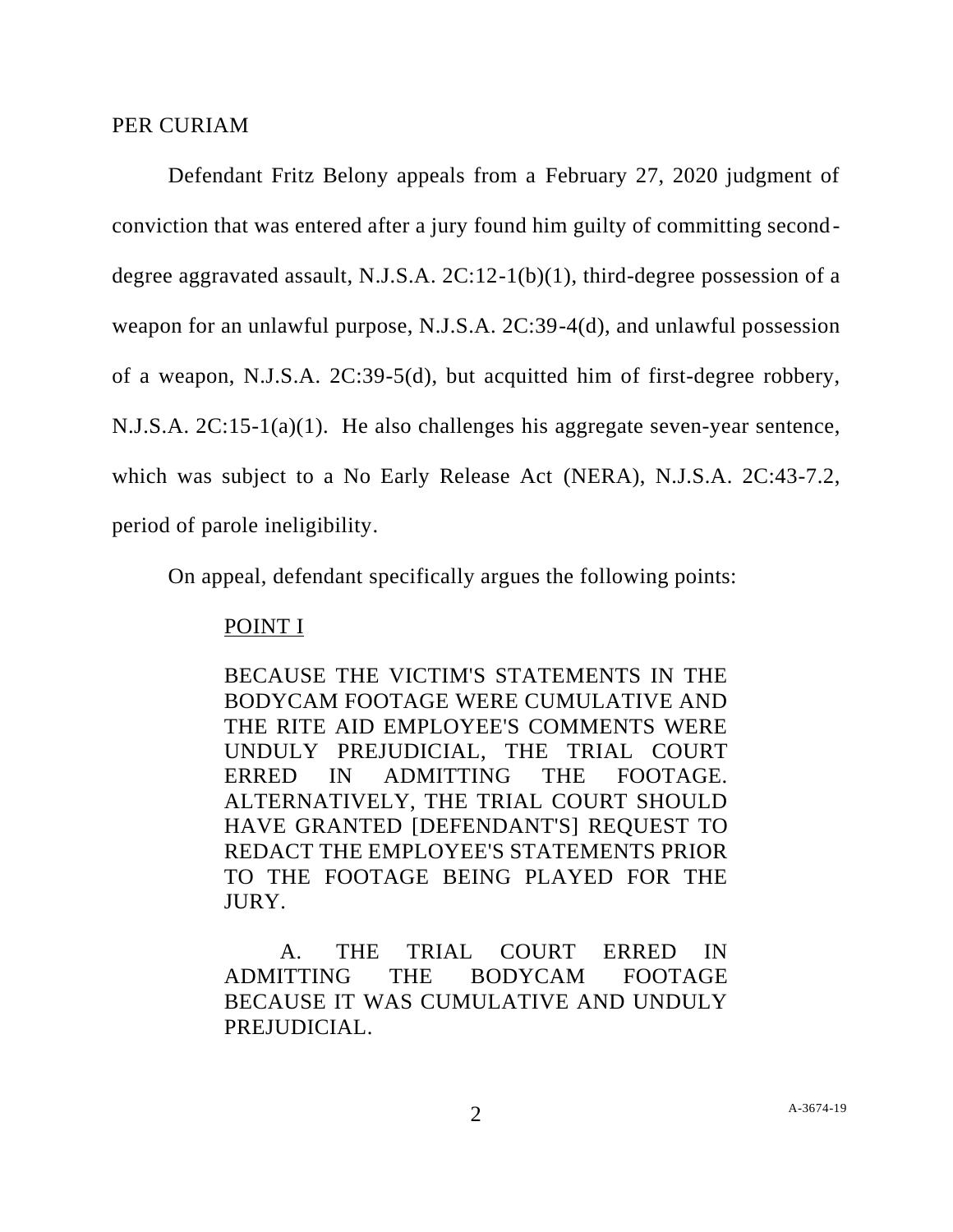B. THE TRIAL COURT ERRED IN FAILING TO GRANT A BRIEF ADJOURNMENT TO REDACT THE EMPLOYEE'S PREJUDICIAL AND IRRELEVANT STATEMENTS FROM THE FOOTAGE.

C. THE ADMISSION OF THE FOOTAGE AND THE RITE AID EMPLOYEE'S PREJUDICIAL STATEMENTS HAD THE CAPACITY TO CAUSE AN UNJUST RESULT.

## POINT II

THE PROSECUTOR'S REPEATED COMMENTS EXPRESSING HER PERSONAL OPINION AS TO THE VIABILITY OF CERTAIN EVIDENCE, DENIGRATING THE DEFENSE FOR NOT CALLING CERTAIN WITNESSES, INSISTING THAT [DEFENDANT] MUST HAVE COMMITTED THE OFFENSE BECAUSE HE WAS POOR, AND EXPRESSING HER BELIEF THAT [DEFENDANT] HAD A SECRET PLAN TO ALSO ROB THE VICTIM'S FATHER CONSTITUTED SIGNIFICANT PROSECUTORIAL MISCONDUCT, IRREPARABLY DAMAGED THE PROCEEDINGS, AND DEMAND REVERSAL. (PARTIALLY RAISED BELOW).

A. THE PROSECUTOR IMPROPERLY STATED HER PERSONAL OPINION ON THE VIABILITY OF CERTAIN EVIDENCE.

B. THE PROSECUTOR IMPROPERLY SHIFTED THE BURDEN OF PROOF WHEN SHE DENIGRATED THE DEFENSE FOR FAILING TO CALL ADDITIONAL WITNESSES IN SUPPORT OF ITS CASE.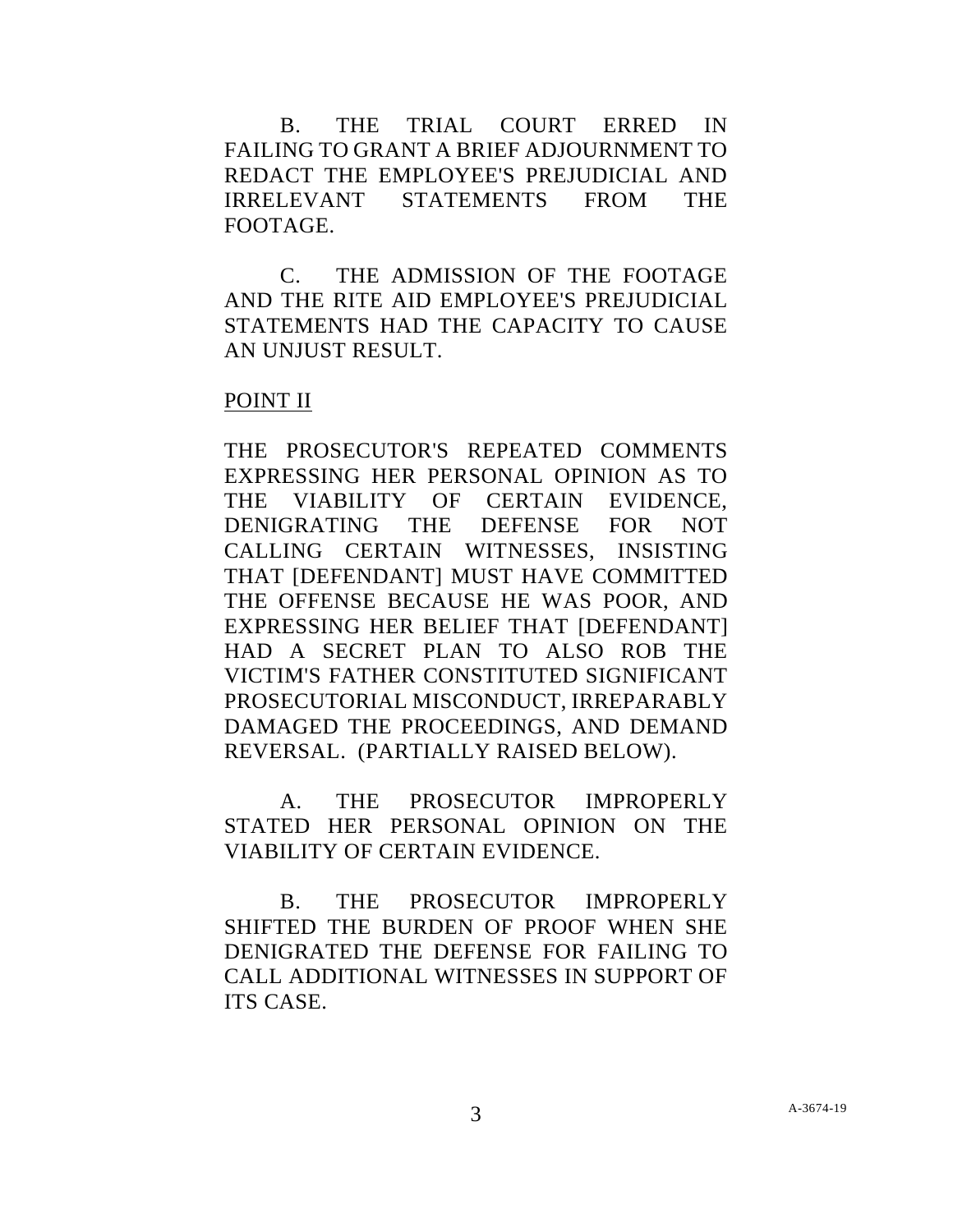C. THE PROSECUTOR IMPROPERLY INSISTED THAT THE JURY MUST FIND [DEFENDANT] GUILTY BECAUSE HE IS POOR.

D. THE PROSECUTOR IMPROPERLY CONCOCTED A "PLAN B," NOT FOUNDED IN THE EVIDENCE ADDUCED AT TRIAL, THAT [DEFENDANT] WAS GOING TO ROB OR HARM [THE VICTIM'S FATHER].

E. THE CUMULATIVE EFFECT OF THE PROSECUTOR'S COMMENTS WAS TO DEPRIVE [DEFENDANT] OF A FAIR TRIAL.

## POINT III

THE CUMULATIVE IMPACT OF THE IMPROPER BODYCAM STATEMENTS AND PROSECUTORIAL MISCONDUCT DENIED [DEFENDANT] DUE PROCESS AND A FAIR TRIAL. (NOT RAISED BELOW).

# POINT IV

THE TRIAL COURT IMPROPERLY USED [DEFENDANT'S] REFUSAL TO ADMIT HIS GUILT AT THE CONCLUSION OF THE TRIAL AS A BASIS FOR RENDERING A HEAVIER SENTENCE.

We are not persuaded by defendant's challenge to the video recording's

admission into evidence. However, we conclude that, in her summation, the prosecutor exceeded the limits on permissible comments, and for that reason we are constrained to vacate the judgment of conviction and remand the matter for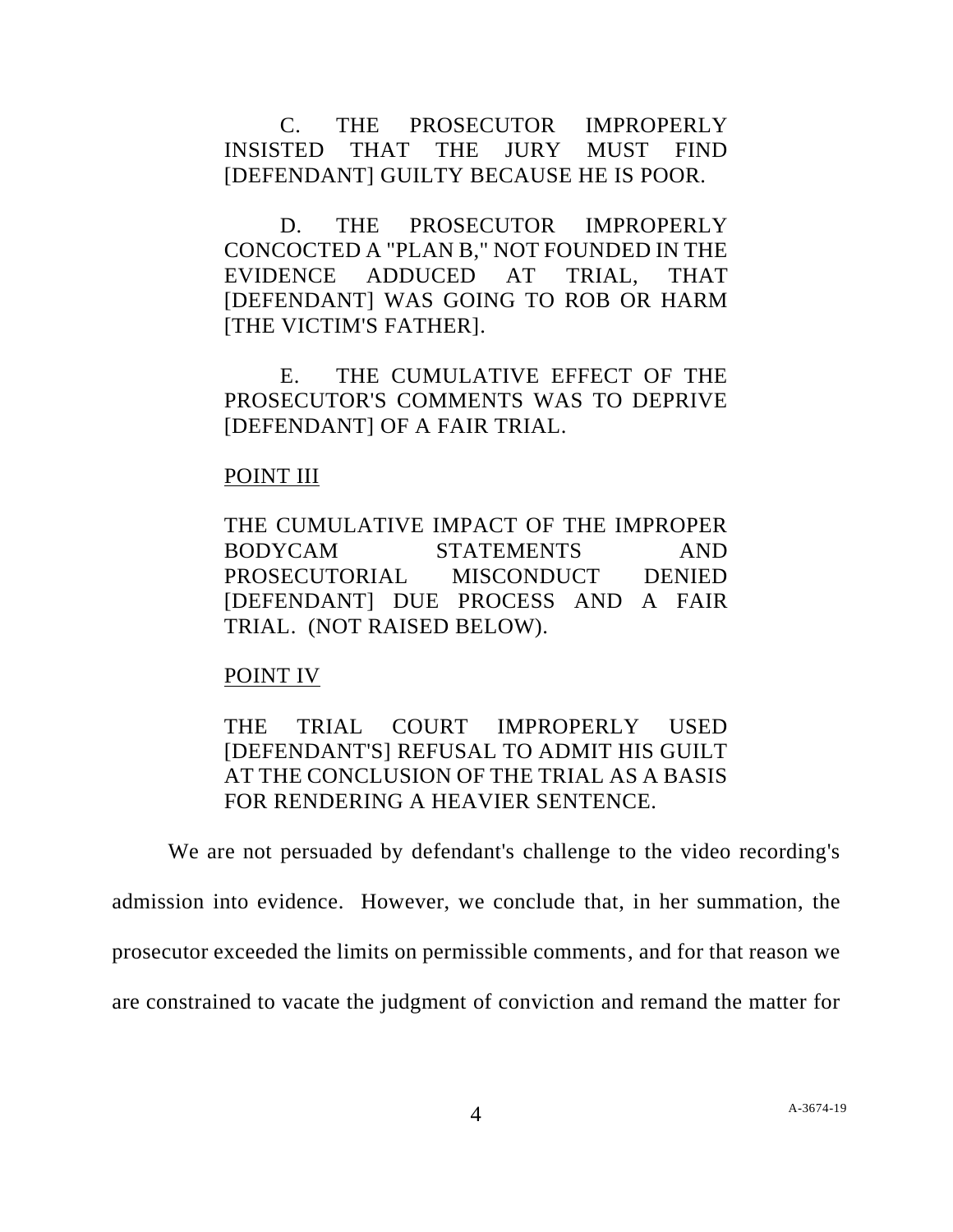a new trial. Because we are remanding for a new trial, we do not address defendant's contentions about his sentence.

#### I.

The facts leading to defendant's arrest and conviction as developed at his trial are summarized as follows. In 2017, defendant began living in his friend Yves Exil's home. Although it was understood defendant would not pay rent or utilities, there was an oral arrangement that defendant would help maintain the home and occasionally cook for everyone and their guests.

By December 2017, Exil's son, Enock Desravines, the victim in this matter, also began living in the same house. After moving in with defendant and Exil, Desravines would invite a woman named Marie to visit with him at his father's home. At the time, Marie was living with her child and a man at another location, and it was unclear what her relationship with Desravines was beyond being friends.

In the summer of 2018, defendant agreed to move out within two months at Exil's request due to the expected arrival of Desravines's son, who was scheduled to leave Florida to begin living with Exil and Desravines in September. By late July, defendant found an apartment to move into that would be ready in a week's time.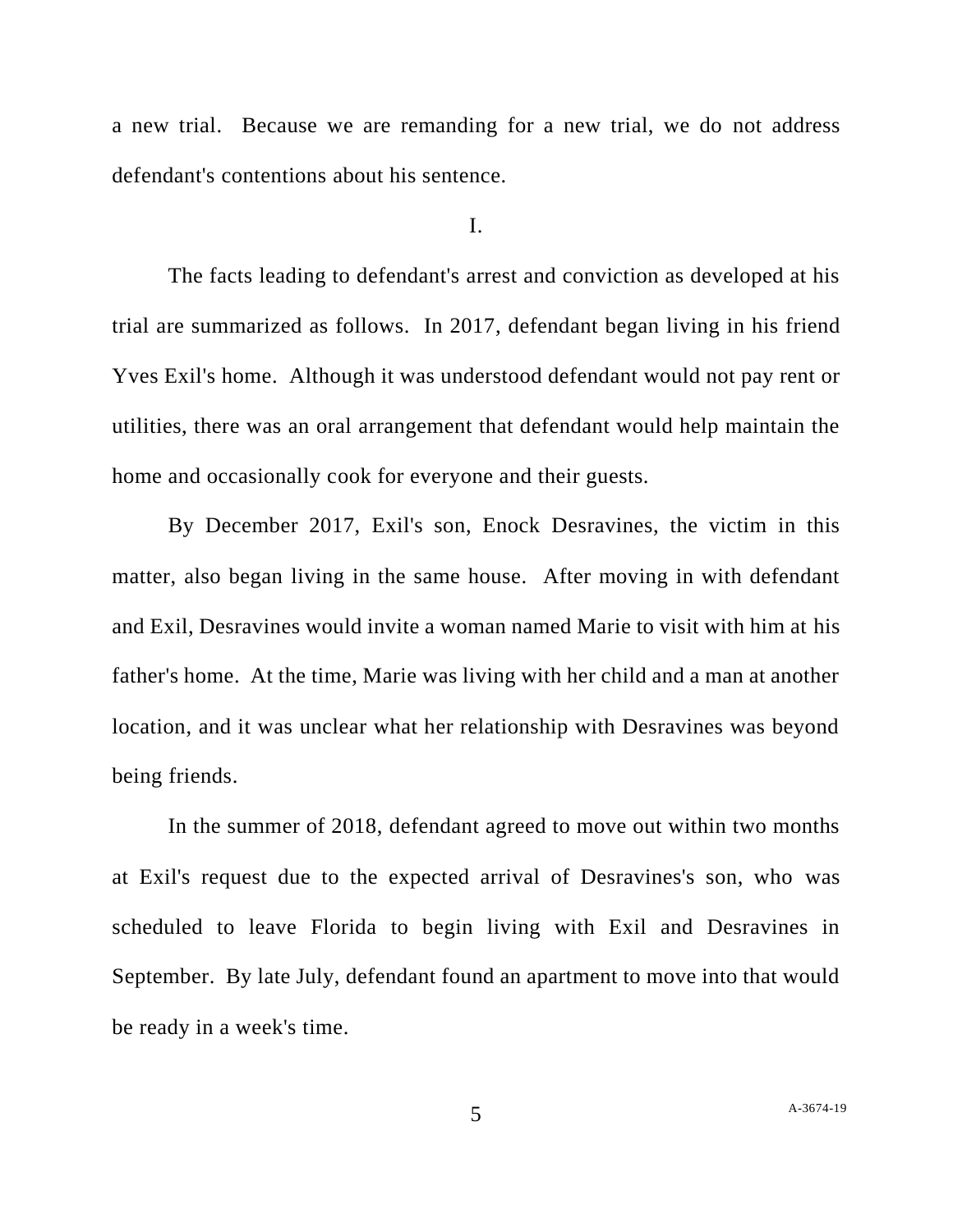Before defendant moved out of the apartment, on the evening of July 28, 2018, Desravines was stabbed in the back of the neck. He claimed it was defendant who assaulted him. Defendant denied stabbing Desravines but admitted to walking with Desravines near their home that evening. According to defendant, two unidentified individuals ambushed them before one of the two stabbed Desravines in his neck.

After being attacked, Desravines ran into a local Rite Aid where an employee tended to him before police and an ambulance arrived. After the police arrived, an officer wearing a bodycam obtained information from Desravines, including his identification of defendant as the person who stabbed him. As depicted on the bodycam recording, defendant was bleeding extensively from the back of his neck. When the ambulance arrived, Desravines was treated and taken to a nearby hospital, where he received four stitches and was sent home.

When Desravines spoke to officers at the Rite Aid and again the next morning when he gave a formal statement at the police department, he did not mention that the person who stabbed him demanded he turn over his money. Desravines also did not mention to the hospital staff, who wrote their own report, that he was asked for money, nor did he do so a few months later when speaking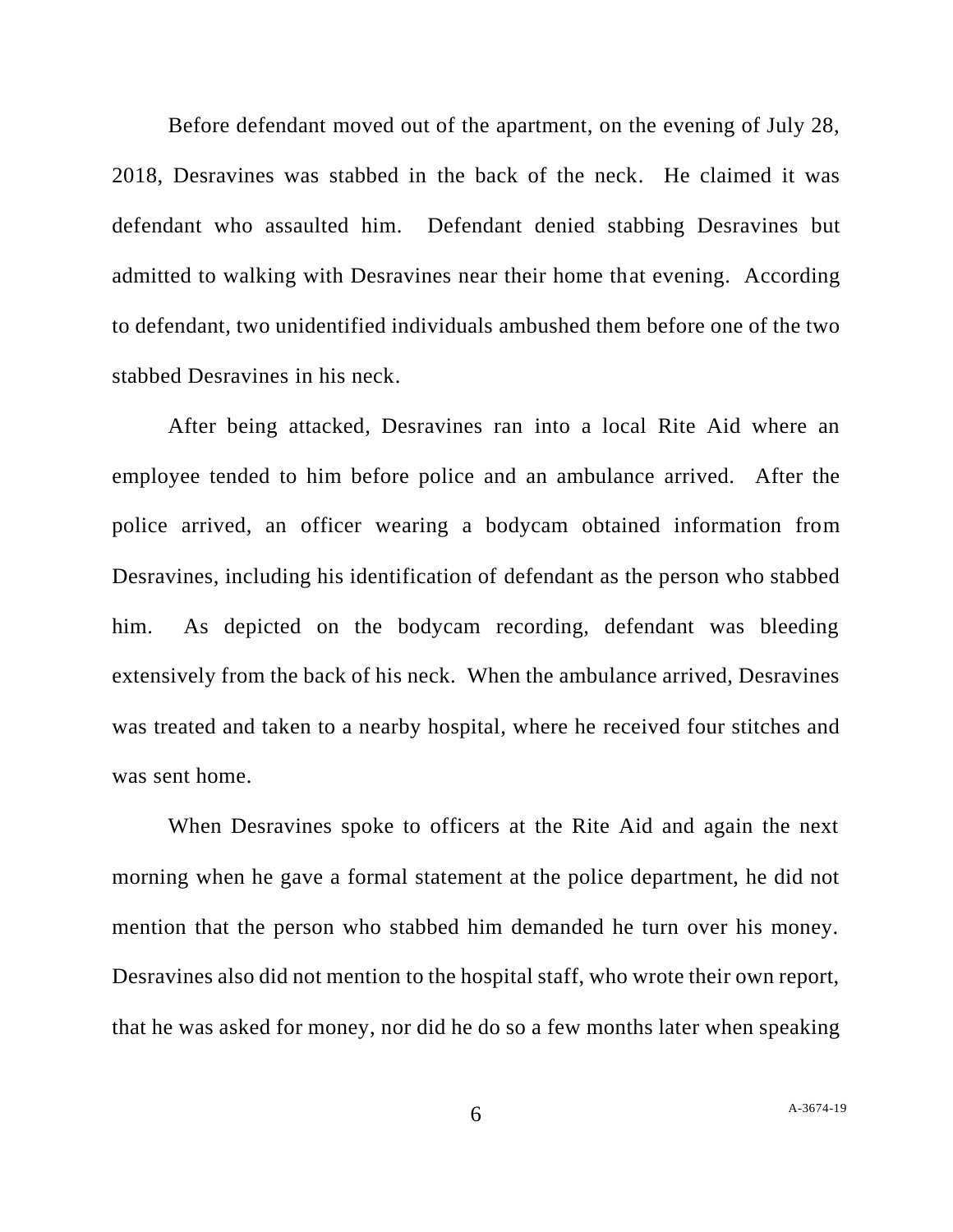to a defense investigator that interviewed him before trial. However, while at the Rite Aid, Desravines did express concern that defendant would be going back home to harm Exil.

Immediately after the stabbing, defendant did not follow Desravines, returning instead to Exil's home. Before leaving the scene of the attack, defendant picked up Desravines's phone that had fallen to the ground. Shortly thereafter, Exil found defendant crying outside their home. Eventually police found the two there and arrested defendant, who had possession of Desravines's phone, for the stabbing.

No further investigation was conducted by the police. They charged defendant with offenses arising from the attack based on Desravines's statement. Later, a grand jury returned an indictment, charging defendant with robbery, aggravated assault, unlawful possession of a knife, and possession of a knife for an unlawful purpose.

On November 13, 2019, the trial judge held a Rule 104 hearing and determined the bodycam video taken by the officer who responded to the Rite Aid was admissible despite defendant's objection that it was cumulative and unduly prejudicial.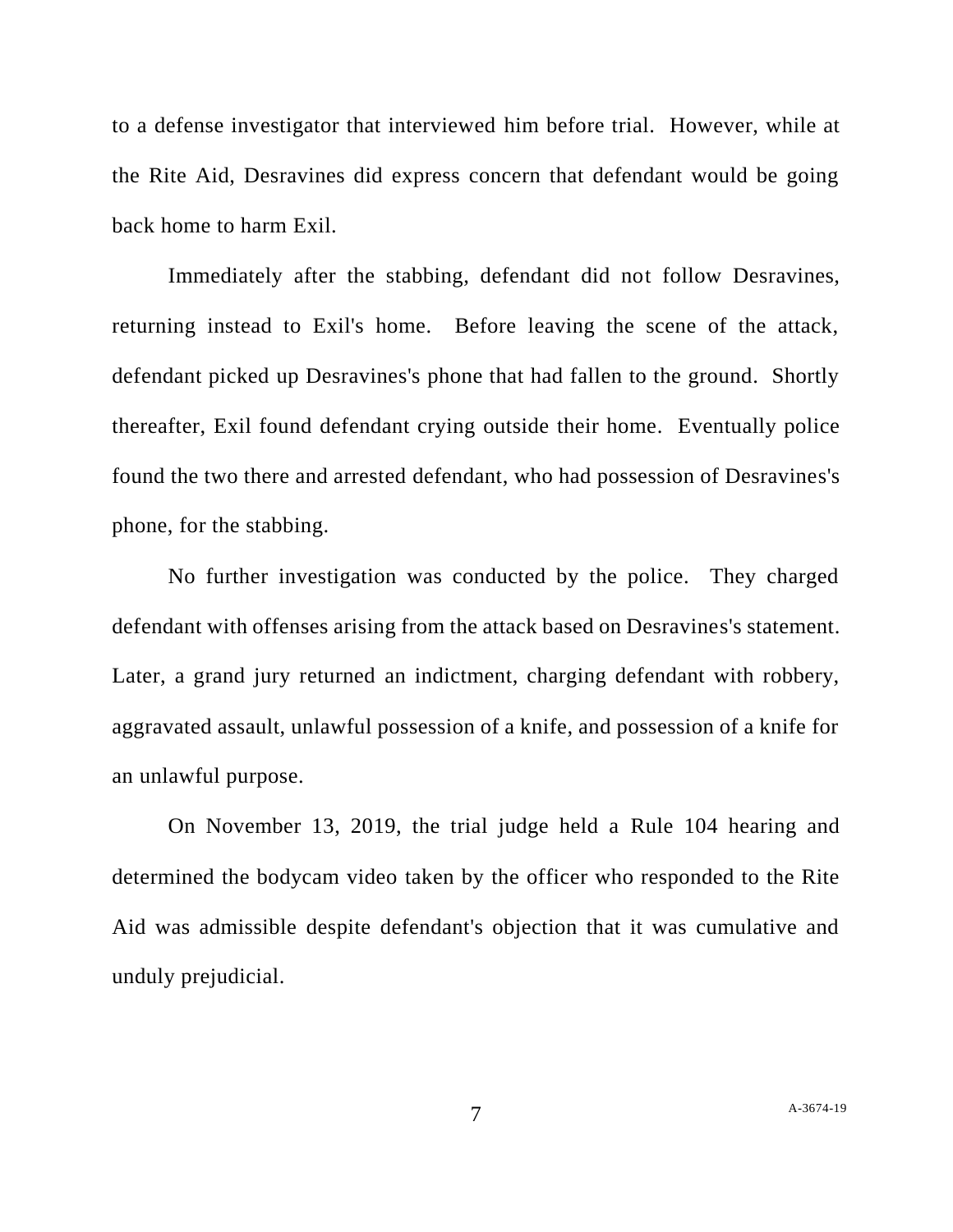Defendant's trial began on December 3, 2019. After opening statements, defense counsel requested the State redact comments from the Rite Aid video tape that were made by a Rite Aid employee, describing Desravines's injury, the employee's hope that the culprit would be caught quickly, and her relief when she learned a suspect was arrested. The trial judge denied that motion.

During the ensuing trial, Desravines and Exil testified for the State, and defendant testified on his own behalf. On December 6, 2019, the jury acquitted defendant of robbery but found him guilty of the remaining charges. On February 24, 2020, the trial judge sentenced defendant to the aggregate sevenyear NERA term. This appeal followed.

# II.

#### A.

We begin our review by addressing defendant's challenge to the trial judge's pretrial ruling that the bodycam footage could be admitted into evidence and played for the jury. The video began after the assault when the police arrived at the Rite Aid. It depicted Desravines speaking with officers and being treated for a stab wound on the back of his neck, which was bleeding down his back, soaking his shirt.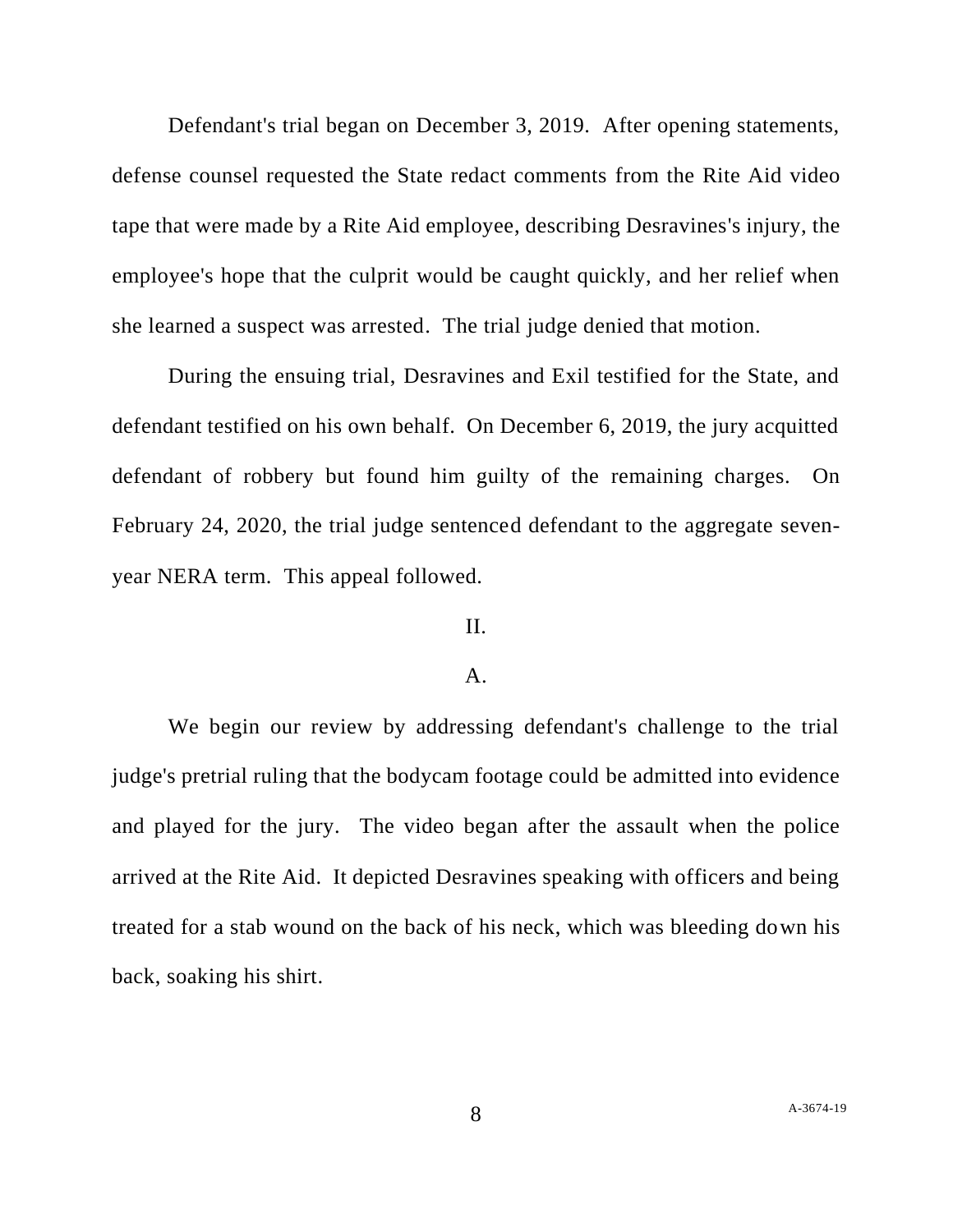In the video, Desravines is heard identifying defendant as the person who stabbed him but being unable to provide a reason for defendant doing so, other than his father telling defendant he had to move out. Also, Desravines expressed concern that he was dying and, as already noted, that defendant would harm his father.

Also, as already noted, in the video, an employee is heard describing Desravines's condition, stating, "you're bleeding really bad," "the blood is gooshing [sic] out," and "he going to be dying over here." The employee also stated the police should find whoever assaulted Desravines and "lock his ass up," and, after hearing the police apprehended defendant, stated, "Okay, thank God. They got him. Lock his ass up too so I could beat him up any time."

At the Rule 104 hearing to determine the admissibility of the bodycam footage, Detective Frank Piombo, formerly an East Orange patrol officer, testified that he responded to the Rite Aid after he received a call that a man was stabbed, that the recording was from his camera, and it accurately reflected his recollection of events from that evening.

At the hearing's conclusion, the State argued the video captured the immediate aftermath of the stabbing, the extent of Desravines's injuries, and his identification of defendant, so its probative value substantially outweighed any

9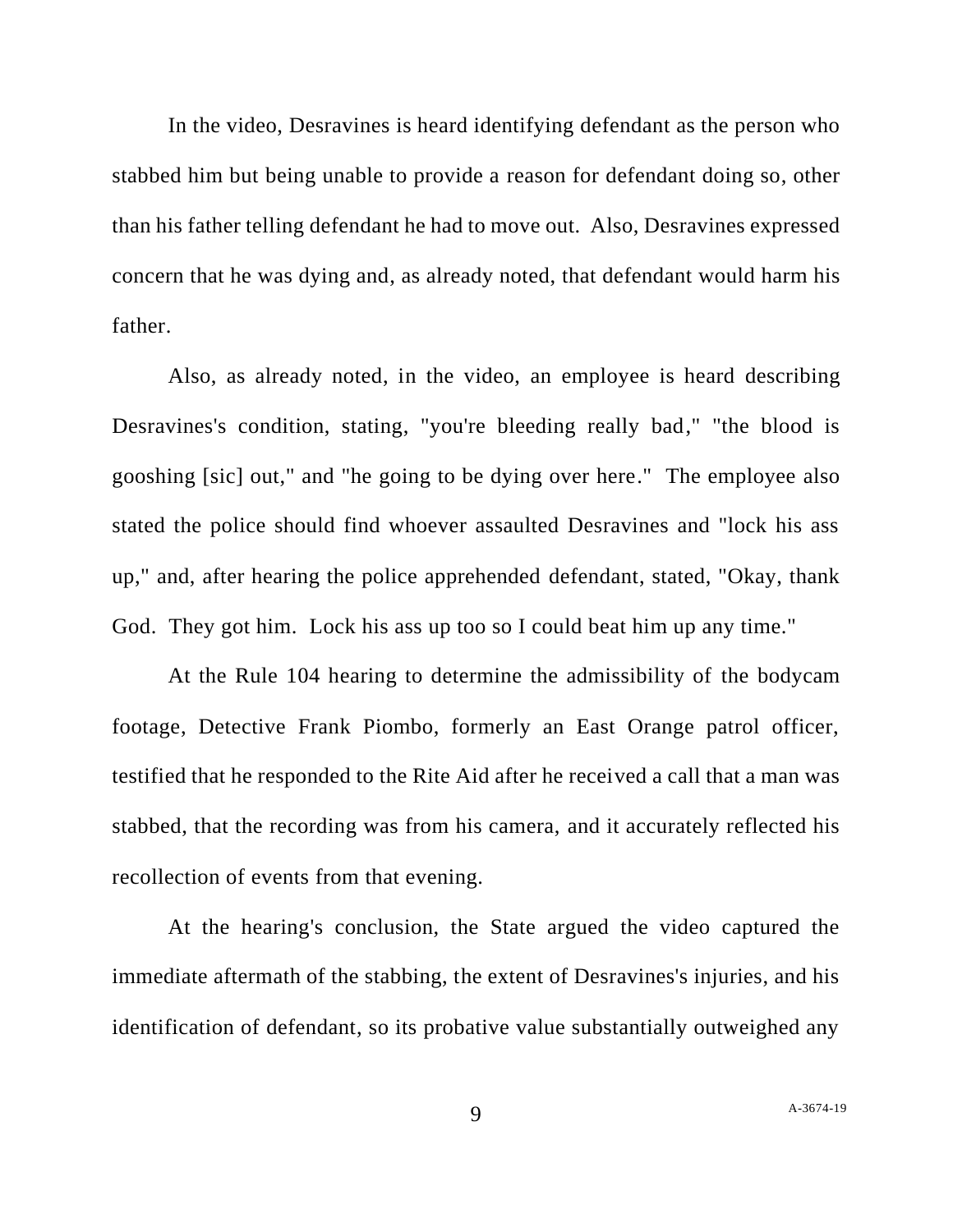risk of prejudice. Defendant argued against admitting the video, contending the video was unduly prejudicial and cumulative. Defense counsel noted the facts that Desravines was stabbed or that he claimed defendant stabbed him were undisputed and medical records were being stipulated to, so the video would be cumulative to Desravines's testimony and medical records and therefore inadmissible. Counsel further argued the video showing Desravines's shirt soaked in blood and the employee's remarks about Desravines's injuries would significantly prejudice defendant.

The trial judge determined the video was admissible. The judge found that the footage was relevant, its probative value substantially outweighed its prejudice to defendant, and the video was not cumulative. To the extent the video's content included hearsay, the judge determined it was admissible under N.J.R.E. 803(a)(3), as a declarant-witness' prior identification, under N.J.R.E.  $803(c)(3)$ , then-existing mental, emotional, or physical condition, and under N.J.R.E. 803(c)(2), excited utterance.

## B.

On appeal, defendant renews the same arguments he raised before the trial judge, contending that the video was unduly prejudicial, which substantially outweighed its minimal, if any, probative value. He also again contends the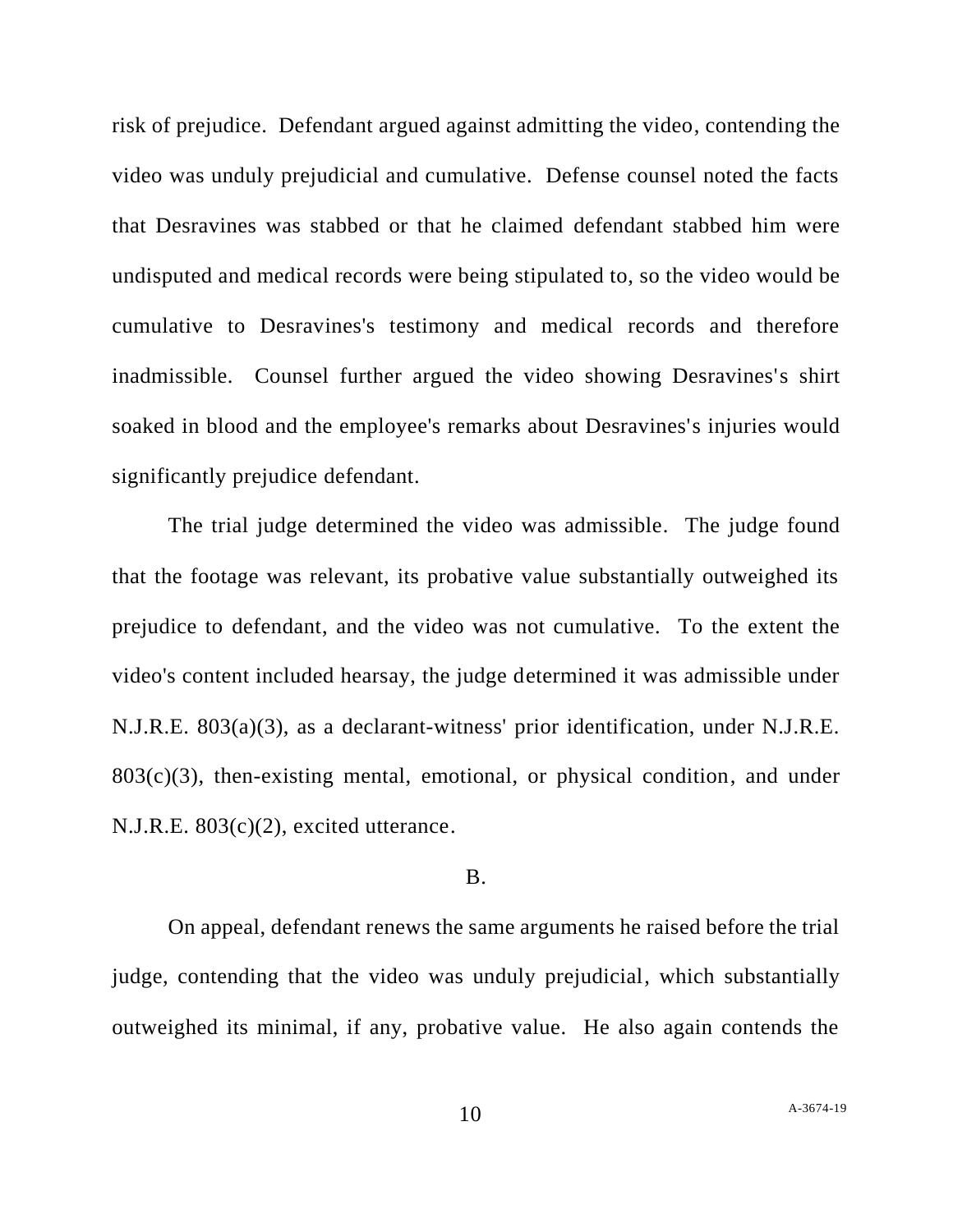video is cumulative because he did not contest that Desravines identified defendant as the person who stabbed him or that Desravines's injuries were as described in the medical report, which was admitted into evidence. He claims the video was not probative because it did not capture the incident itself, the scene of the incident, or Desravines's actual injury. Defendant also contends the video was unduly prejudicial in that it depicted Desravines in a bloody shirt and it captured a Rite Aid employee's visceral and exaggerated description of his injuries. He highlights the judge did not articulate his reasoning in determining the video was not unduly prejudicial or cumulative. We disagree.

The decision to admit video footage is an "evidentiary ruling[] 'entitled to [our] deference absent a showing of an abuse of discretion, [that is], there has been a clear error of judgment.'" State v. Brown, 170 N.J. 138, 147 (2001) (quoting State v. Marrero, 148 N.J. 469, 484 (1997)). We review such evidentiary rulings "under the abuse of discretion standard because, from its genesis, the decision to admit or exclude evidence is one firmly entrusted to the trial court's discretion." State v. Prall, 231 N.J. 567, 580 (2018) (quoting Est. of Hanges v. Metro. Prop. & Cas. Ins. Co., 202 N.J. 369, 383-84 (2010)). We will, therefore, not substitute our own judgment for that of the trial court, "unless its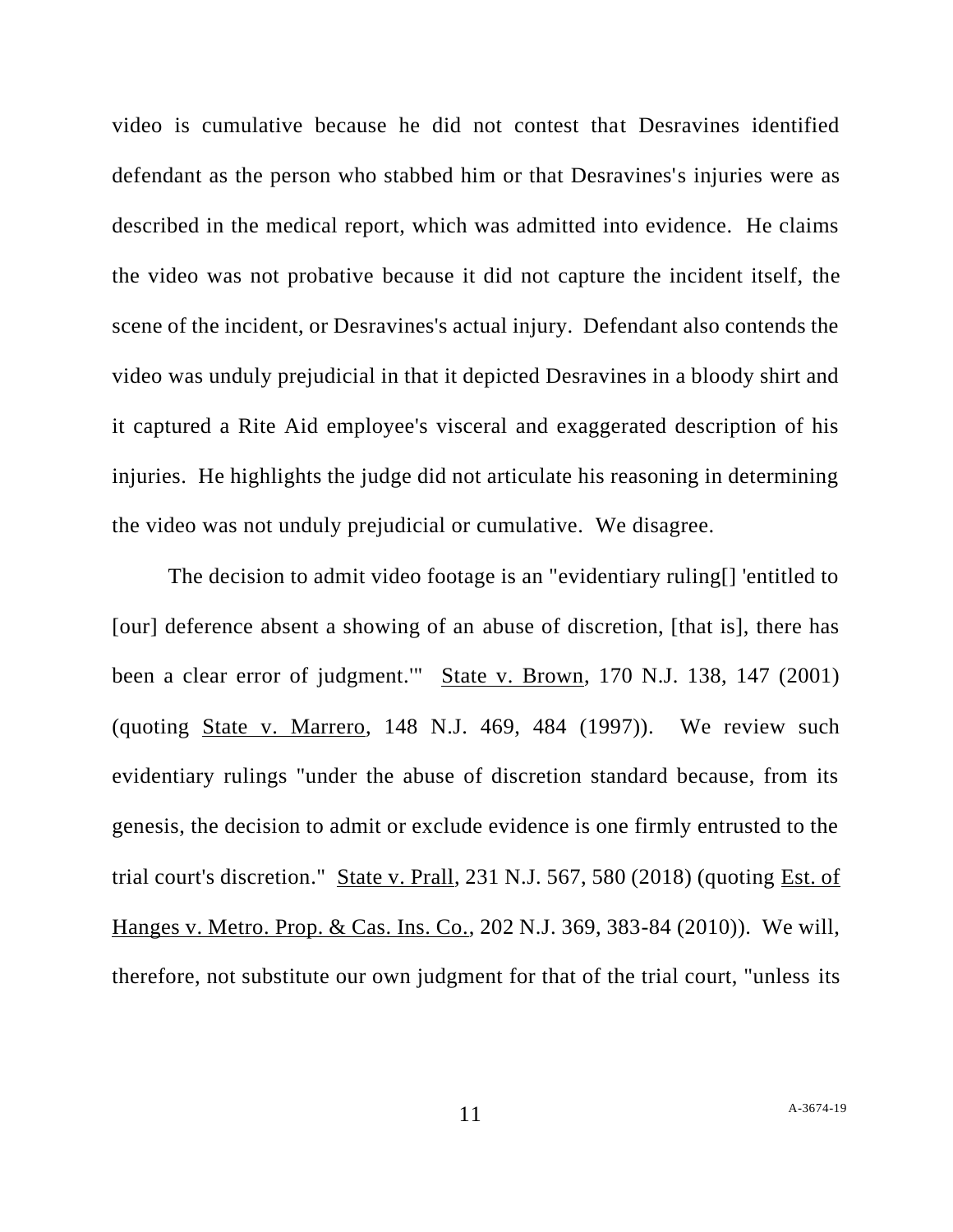'ruling "was so wide of the mark that a manifest denial of justice resulted."'" State v. Medina, 242 N.J. 397, 412 (2020) (quoting Brown, 170 N.J. at 147).

To be admissible, the video must have been relevant. "'Evidence must be relevant for it to be admissible,' and 'all relevant evidence is admissible' unless excluded by the Rules of Evidence or other law." State v. Williams, 240 N.J. 225, 235 (2019) (first quoting State v. Scharf, 225 N.J. 547, 568 (2016); then N.J.R.E. 402).

"Evidence is relevant if it has 'a tendency in reason to prove or disprove any fact of consequence to the determination of the action.'" Ibid. (quoting N.J.R.E. 401). "Courts consider evidence to be probative when it has a tendency 'to establish the proposition that it is offered to prove.'" State v. Burr, 195 N.J. 119, 127 (2008) (quoting State v. Allison, 208 N.J. Super. 9, 17 (App. Div. 1985)). The evidence must be probative of a fact that is "really in issue in the case," as determined by reference to the applicable substantive law. State v. Buckley, 216 N.J. 249, 261 (2013) (quoting State v. Hutchins, 241 N.J. Super. 353, 359 (App. Div. 1990)).

Under N.J.R.E. 401, "[e]vidence need not be dispositive or even strongly probative in order to clear the relevancy bar." Buckley, 216 N.J. at 261. Moreover, "[t]he proponent need not demonstrate that the evidence can, in and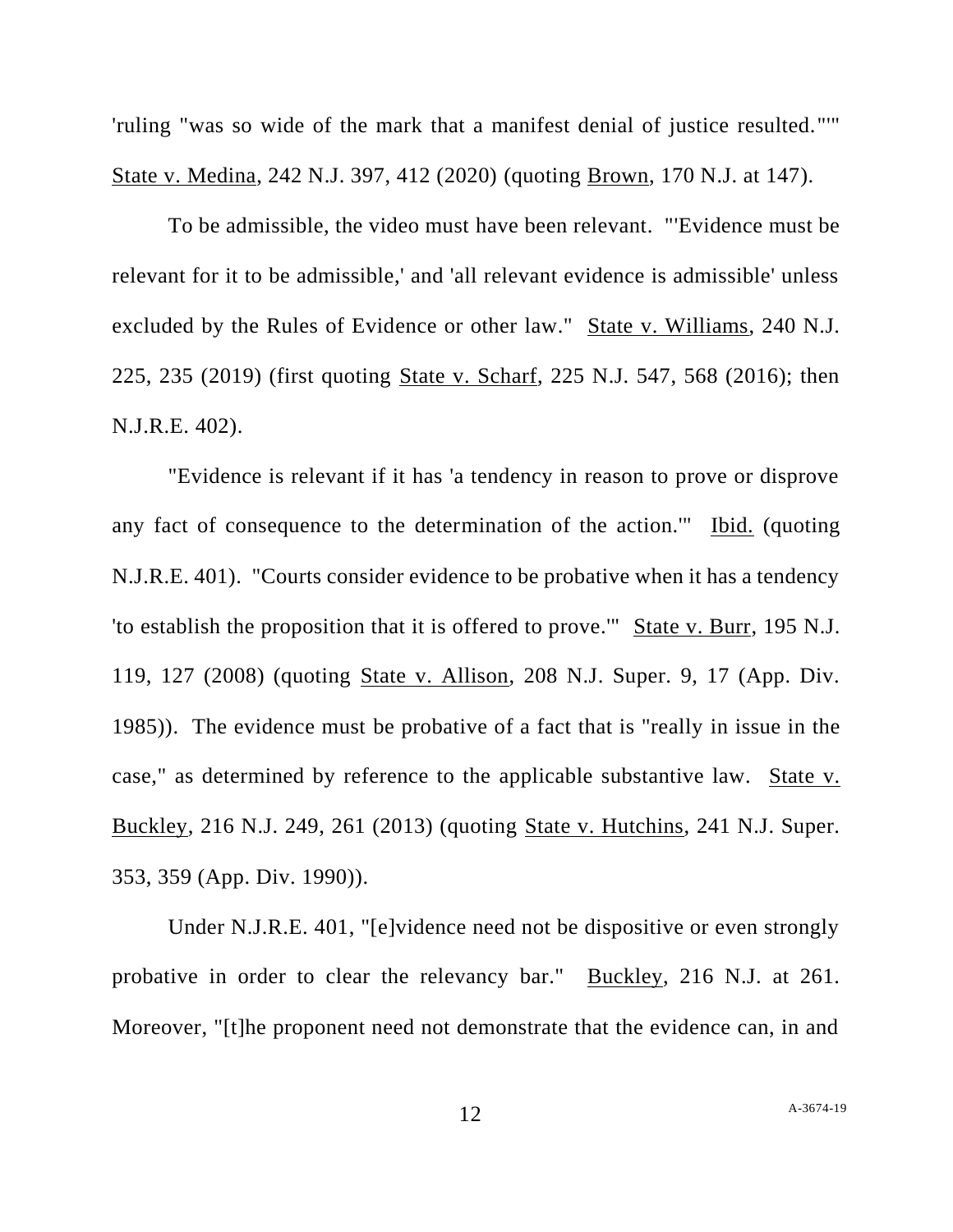of itself, establish or disprove a fact of consequence in order to meet the benchmark of N.J.R.E. 401." State v. Cole, 229 N.J. 430, 448 (2017). "Once a logical relevancy can be found to bridge the evidence offered and a consequential issue in the case, the evidence is admissible, unless exclusion is warranted under a specific evidence rule." Burr, 195 N.J. at 127; see N.J.R.E. 402.

In this case, the evidence contained in the video was clearly probative. For example, it included the victim's near contemporaneous identification of defendant as his assailant, the primary fact at issue in the trial. Moreover, the video depicted the extent of the victim's injury, a necessary element of robbery and assault. However, it also depicted that despite bleeding from his neck, Desravines was coherent and not physically disabled. And, as noted, the video contains Desravines's explanation of what defendant did to him, which conspicuously did not include any mention of demanding or taking money from him, a fact the jury no doubt relied upon in acquitting defendant of that charge.

Having agreed with the trial judge the video recording was probative, we turn to defendant's contention that it still should have been excluded because its prejudicial effect substantially outweighed its probative value, especially considering its cumulative nature. We disagree.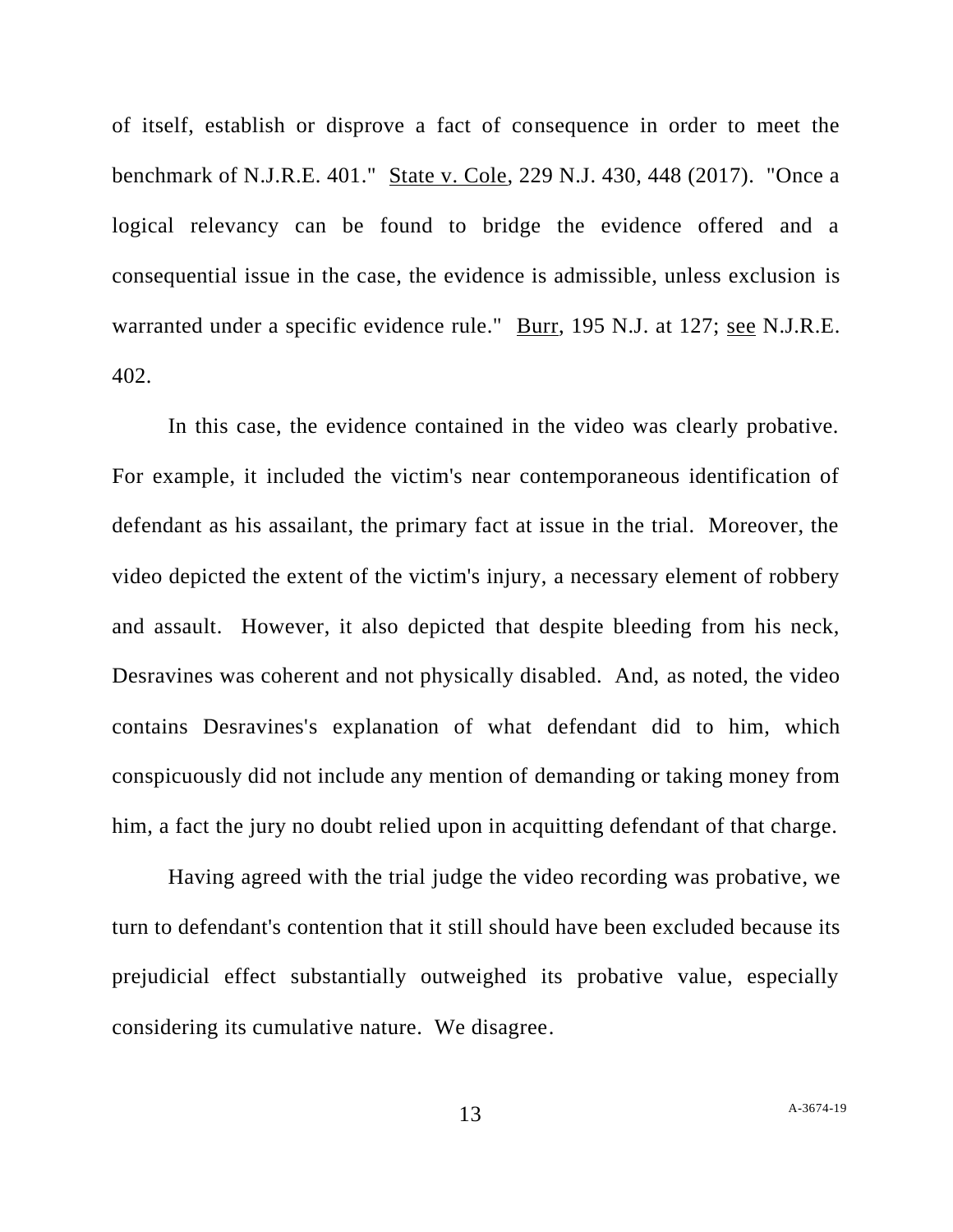Rule 403 "mandates the exclusion of evidence that is otherwise admissible 'if its probative value is substantially outweighed by the risk of (a) undue prejudice, confusion of issues, or misleading the jury or (b) undue delay, waste of time, or needless presentation of cumulative evidence.'" Cole, 229 N.J. at 448 (quoting N.J.R.E. 403). "The party urging the exclusion of evidence under [Rule] 403 retains the burden 'to convince the court that the [Rule] 403 considerations should control.'" State v. Santamaria, 236 N.J. 390, 406 (2019) (quoting Rosenblit v. Zimmerman, 166 N.J. 391, 410 (2001)).

To determine undue prejudice, the inquiry is "whether the probative value of the evidence 'is so significantly outweighed by [its] inherently inflammatory potential as to have a probable capacity to divert the minds of the jurors from a reasonable and fair evaluation of the' issues." Cole, 229 N.J. at 448 (alteration in original) (quoting State v. Thompson, 59 N.J. 396, 421 (1971)). "[T]he mere possibility that evidence could be prejudicial does not justify its exclusion." State v. Wakefield, 190 N.J. 397, 429 (2007) (quoting State v. Koskovich, 168 N.J. 448, 486 (2001)). "It is not enough for the opposing party to show that the evidence could be prejudicial; '[d]amaging evidence usually is very prejudicial but the question here is whether the risk of undue prejudice was too high.'" Cole,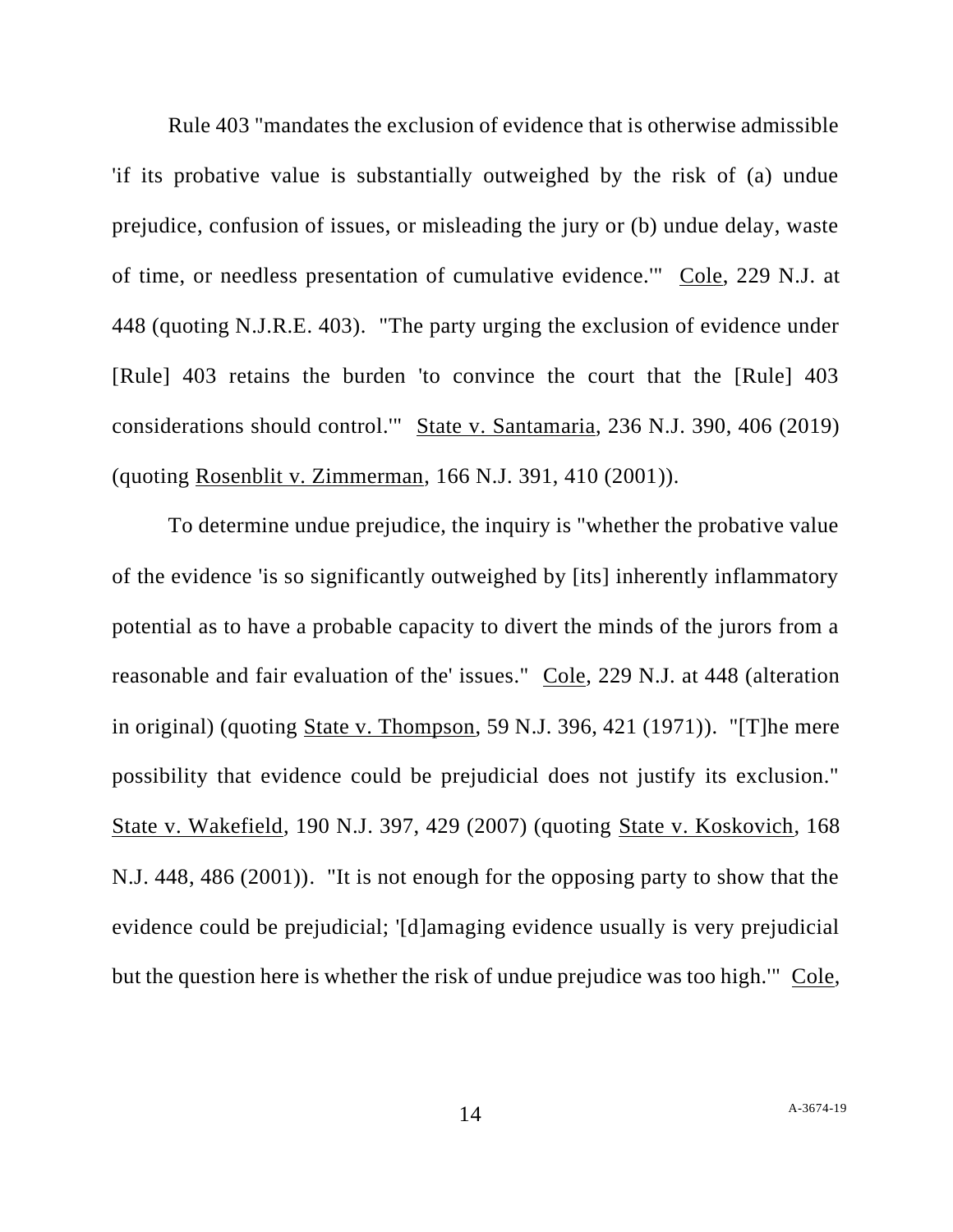229 N.J. at 448 (alteration in original) (emphasis omitted) (quoting State v. Morton, 155 N.J. 383, 453-54 (1998)).

Evidence may be excluded under N.J.R.E. 403 where the evidence pertains to subordinate issues, that is, issues not addressing defendant's guilt or innocence. Biunno, Weissbard & Zegas, Current N.J. Rules of Evidence, cmt. 6 on N.J.R.E. 403 (2021). However, "[a]t criminal trials, 'courts generally admit a wider range of evidence when the motive or intent of the accused is material.'" Koskovich, 168 N.J. at 483 (quoting State v. Covell, 157 N.J. 554, 565 (1999)).

Here, while the evidence contained in the video was in part undoubtedly damaging, "the danger of undue prejudice" did not "outweigh [its] probative value so as to divert jurors 'from a reasonable and fair evaluation of the basic issue of guilt or innocence.'" See State v. Moore, 122 N.J. 420, 467 (1991) (quoting State v. Sanchez, 224 N.J. Super. 231, 249-50 (App. Div. 1988)). For example, as to the Rite Aid employee's statements, her remarks were prejudicial in that they described how severe she believed Desravines's injury were based on her observations in the moment. But the prejudice was diminished by the viewer's ability to observe the manifestation of his injury themselves, to the extent the video captured them, and by medical reports admitted into evidence that clinically described his wound. Notably, again, the jury here did not convict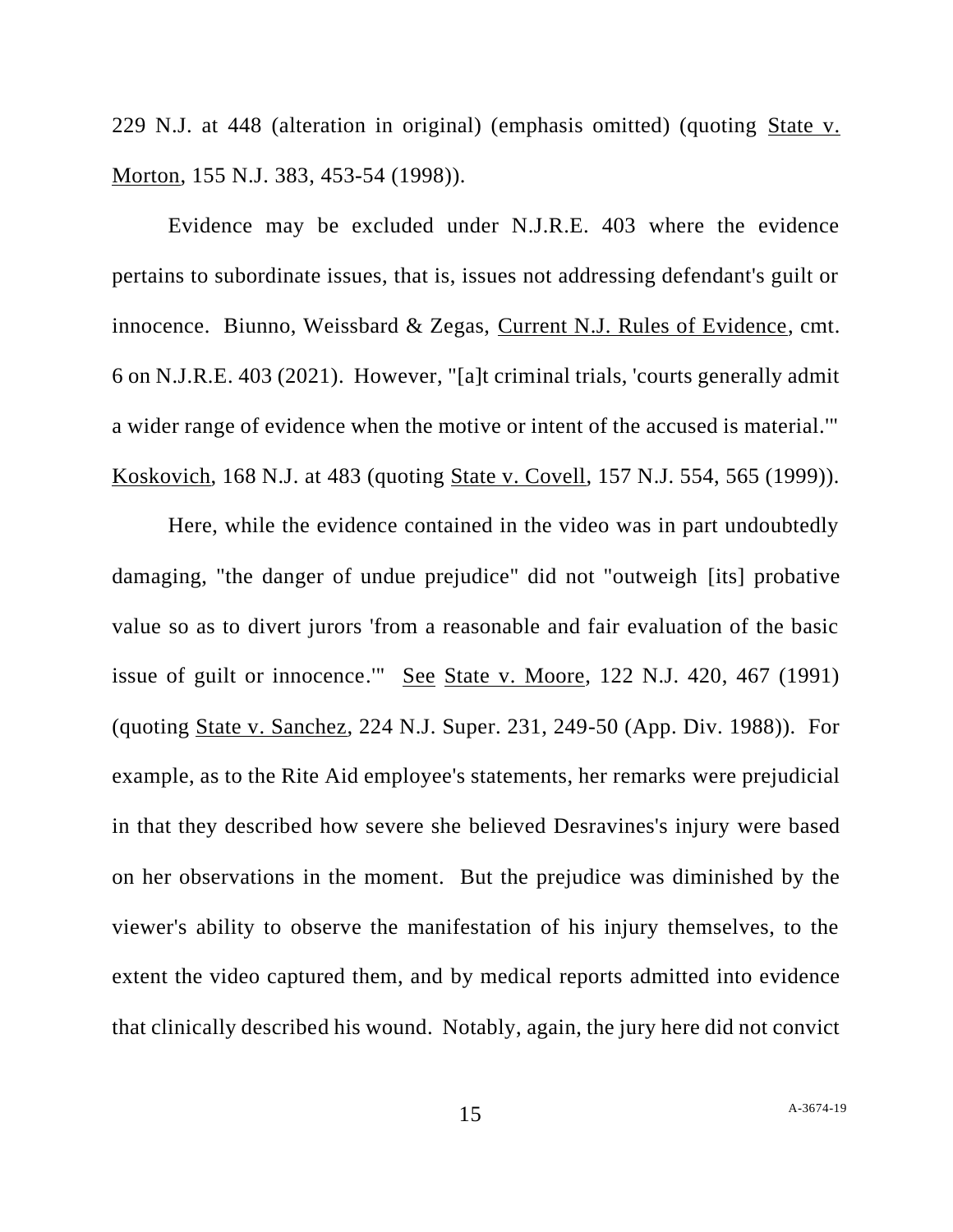defendant of robbery, which was consistent with the fact that Desravines never stated in the video anything about defendant demanding money from him.

Further, the employee's statements were not cumulative because the video did not continuously depict the back of Desravines's neck. The employee was in a better position to see the injury from all around, and while the medical report could not describe the initial state of the injury before medical professionals arrived at the scene, the employee provided that information from her vantage point. The employee's remarks regarding Desravines's injuries were prejudicial, but not at all cumulative, and they were highly relevant in describing his injuries in the minutes following his assault, as the judge properly concluded.

The video is prejudicial in that it depicts a bloodied Desravines, his identification of defendant as his assailant, and his expressing fear that he was dying and that Exil would be the next victim. However, here again any prejudice was diminished because the video also showed Desravines moving about on his own volition and not claiming defendant assaulted him for the money he carried that day, which helped defendant's position that Desravines misidentified his assailant and that Desravines's claims that defendant attempted to rob him were incredible. In any event, the question is not whether this depiction is prejudicial,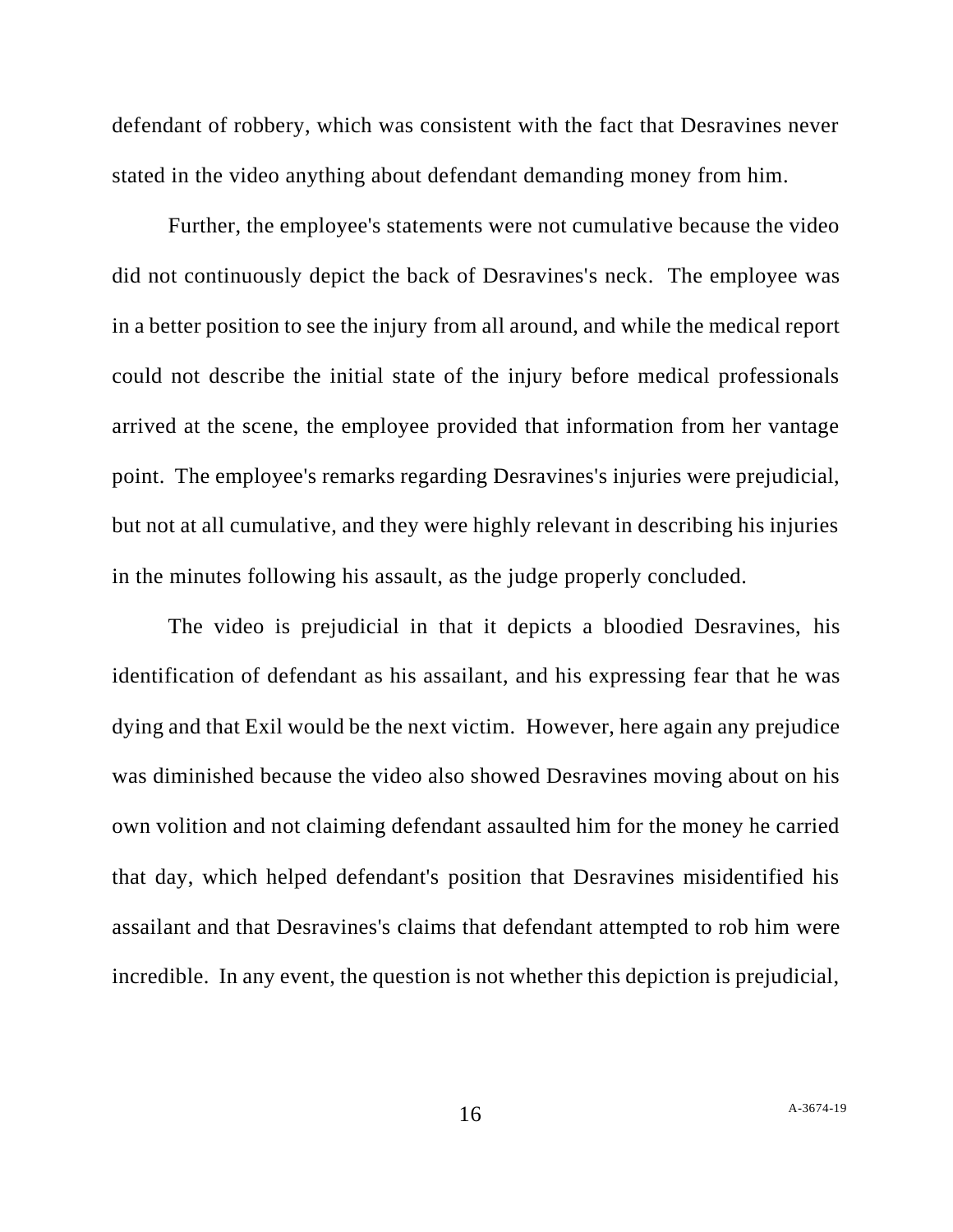it is whether its risk of undue prejudice substantially outweighs its probative value. We conclude the trial judge appropriately found it did not.

To the extent the video was somewhat cumulative to Desravines's testimony, it was not a "needless presentation of cumulative evidence" that substantially outweighed its probative value. See N.J.R.E. 403. Cumulative evidence is necessary to corroborate other evidence. The State did not belabor the events at the Rite Aid by calling the officer or the Rite Aid employee to testify in addition to showing the video. Here, the State relied solely on the video to confirm Desravines's excited utterances. 1

We turn to defendant's second request made after opening statements were delivered at trial to redact the Rite Aid employee's statements. At that time, counsel objected to all of the employee's statements, arguing they were not probative, or were cumulative at best; highly prejudicial; and inflammatory. Counsel's position was that, "it should be common sense that those comments are redacted," relying again on arguments that the defense did not contest Desravines was injured and stipulated to admitting hospital records and that the

<sup>1</sup> Defendant does not challenge the judge's determination that Desravines's statements were excited utterances under N.J.R.E. 803(c)(2).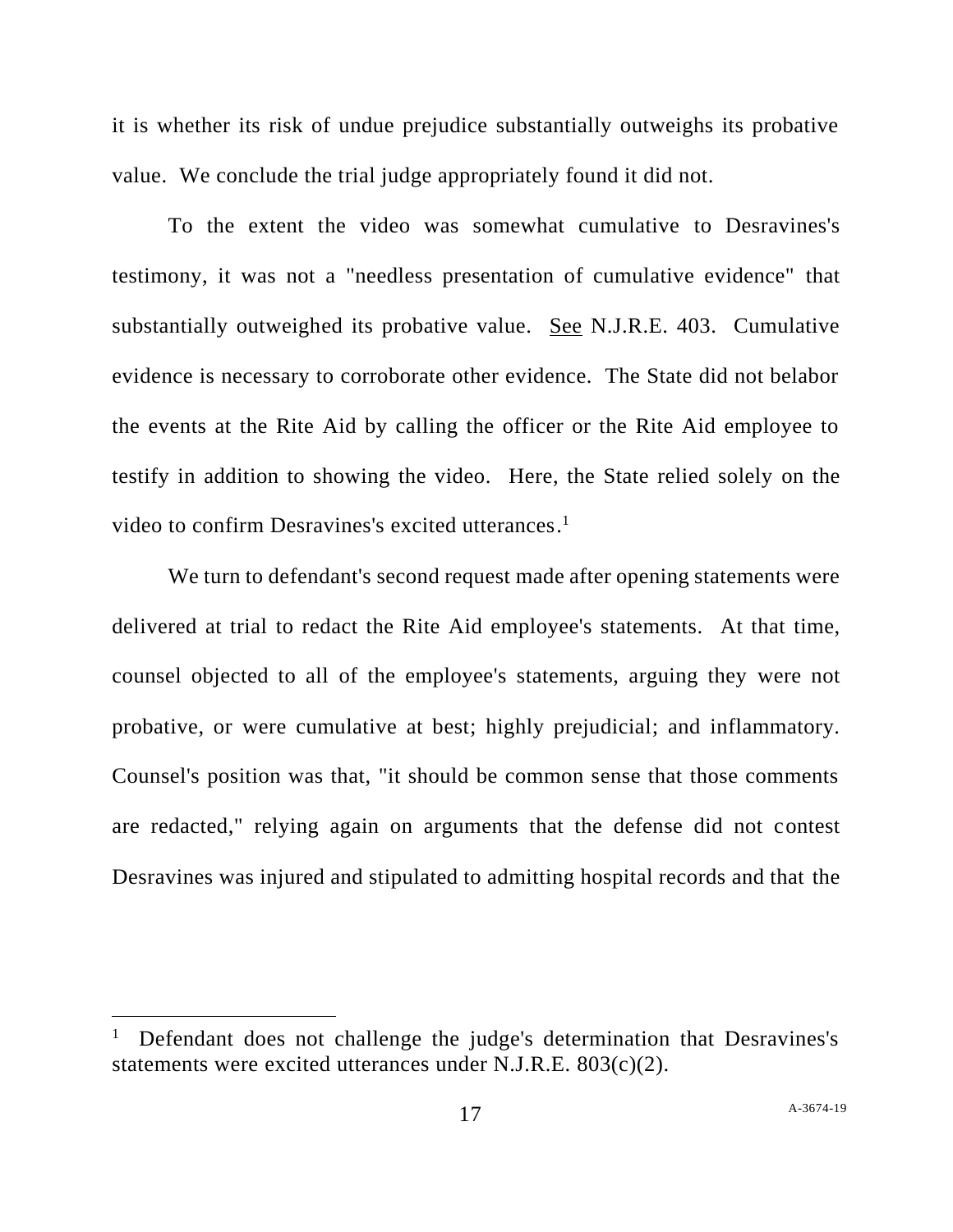employee's statements were exaggerations.<sup>2</sup> Notably, although counsel objected to all of the employee's statements, the concerns she raised in her objection were specific to the employee's observations of Desravines blood, not relating to the employee's statements of "locking up" whoever stabbed him.

The trial court determined it was "prejudicial to the State" that defense counsel requested the video be redacted "as the State[ was] about to put their witness on the stand," considering this issue was not raised at the Rule 104 hearing or otherwise before trial began. The court overruled the objection, relying on its reasons for admitting the video expressed at the Rule 104 hearing.

On appeal, defendant challenges the trial judge's refusal to redact from the video the Rite Aid employee's statements regarding Desravines injury because defendant claims those statements were not probative, or cumulative, and highly prejudicial, and—for the first time—the employee's statements about "locking up" whoever stabbed Desravines because, according to defendant, those statements are not probative, prejudicial and inflammatory.

We conclude that the trial judge correctly allowed the portion of the video in which the employee described Desravines's injuries for the reasons already

 $2$  Defense also argued the employee's comments were inadmissible hearsay at trial, but concedes on appeal the comments "do not constitute inadmissible hearsay."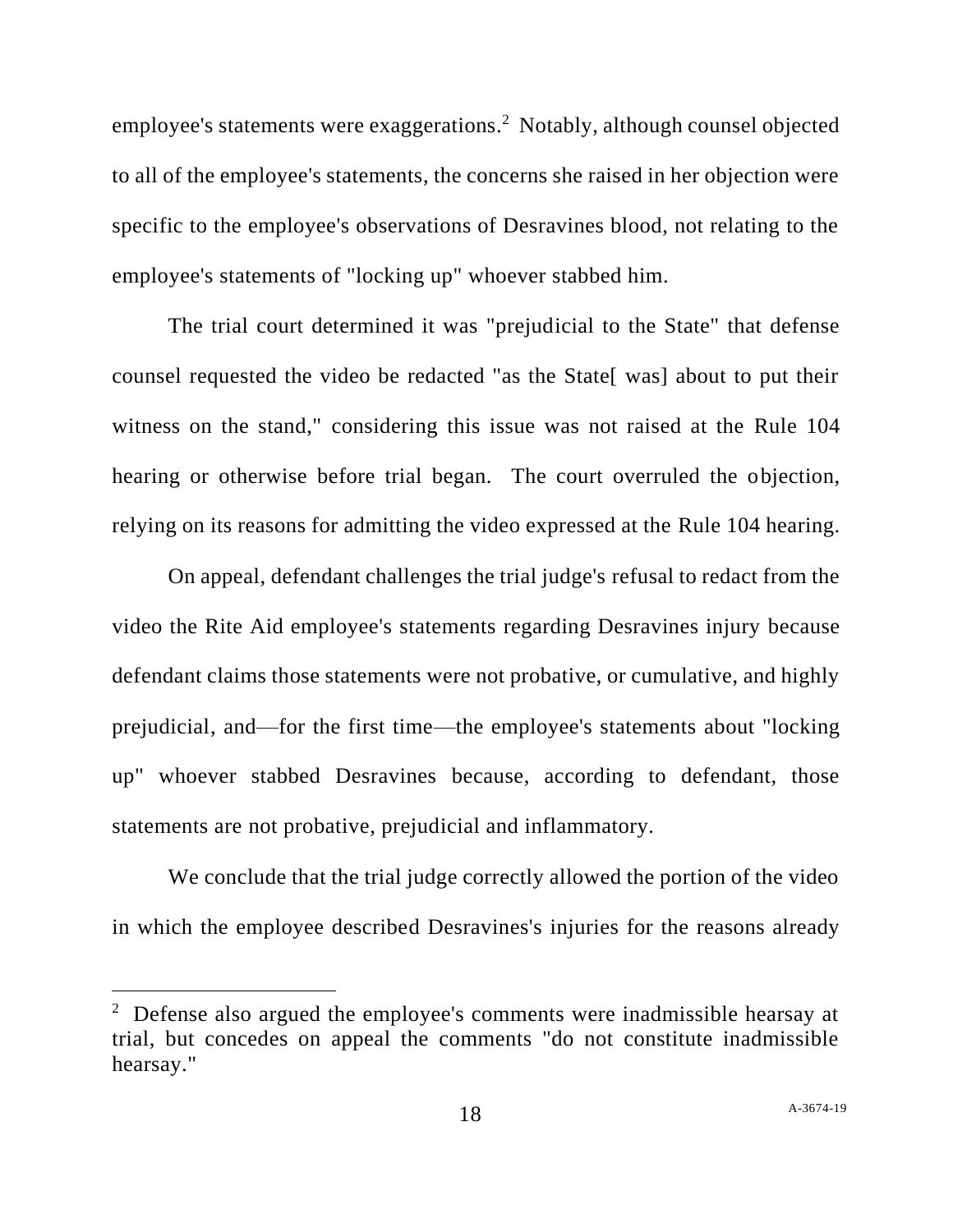stated above, and, as to the "locking up" statements, since defendant did not request that those statements be redacted at trial, even assuming the trial court erred, we conclude that the judge not sua sponte redacting those portions was not plain error. See R. 2:10-2. Plain error review "is a 'high bar,' requiring reversal only where the possibility of an injustice is 'real' and 'sufficient to raise a reasonable doubt as to whether the error led the jury to a result it otherwise might not have reached.'" State v. Alessi, 240 N.J. 501, 527 (2020) (first quoting Santamaria, 236 N.J. at 404; then State v. Macon, 57 N.J. 325, 336 (1971)). We have no cause to conclude the statements' admission had that effect on the jury.

## III.

Next, we address defendant's contentions about the prosecutor's comments during summations. Specifically, defendant challenges the prosecutor's statements relative to his alleged need for money because he had "nowhere to go," and about defendant having a "Plan B" to pursue if he could not get money from Desravines, which included harming Exil. He also claims the prosecutor shifted the burden of proof to him by chastising defendant for not having produced Marie or police officers to corroborate his version of the events.

In order to place the challenged comments in context, we summarize the relevant testimony at trial.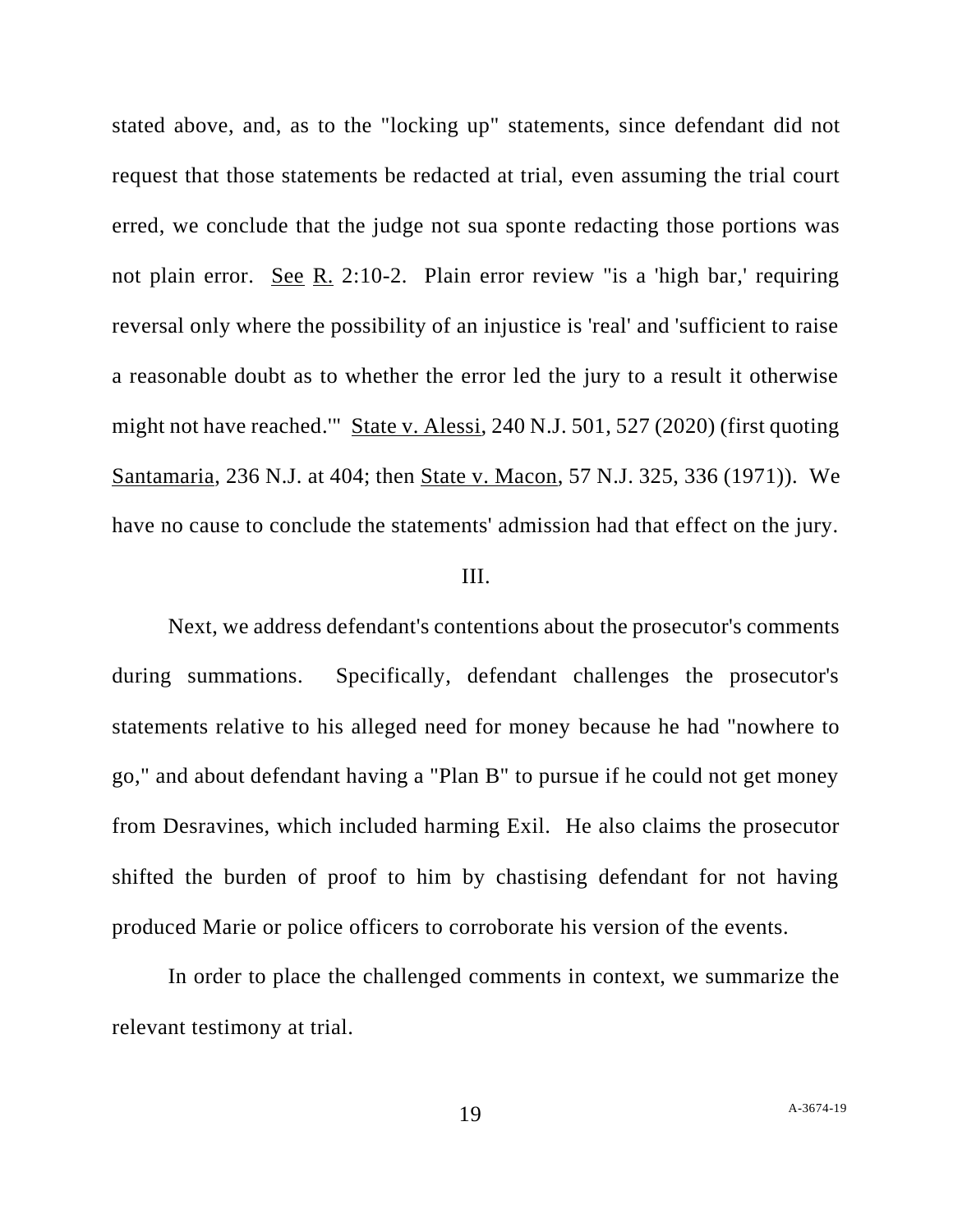At trial, Desravines, Exil and defendant testified. They consistently testified that the three of them lived in harmony from December 2017 to July 2018 in Exil's home, that Exil asked defendant to move out to make room for Desravines's son coming to live with them, which defendant agreed to do without a problem, and that defendant found an apartment to move into. It was also consistent as to the location where the stabbing occurred and that defendant had been with Desravines when he was attacked. Their testimony diverged as to who attacked Desravines and his relationship to Marie. That relationship was significant to defendant's efforts to create a reasonable doubt about his guilt by implying that Marie's jealous significant other was the actual assailant.

#### i. Testimony regarding the day of the stabbing

#### a. Desravines's testimony

Desravines testified that, on the day he was stabbed, he carried \$983 in his wallet, which he claimed he was going to send to his son to purchase a plane ticket from Florida to New Jersey and clothing. With those funds in his wallet, Desravines went to work that morning and, during his lunch break, he bought takeout to eat at home. At home, he saw defendant and, since there was no food in the house, he opened his wallet, which was in defendant's view, to give him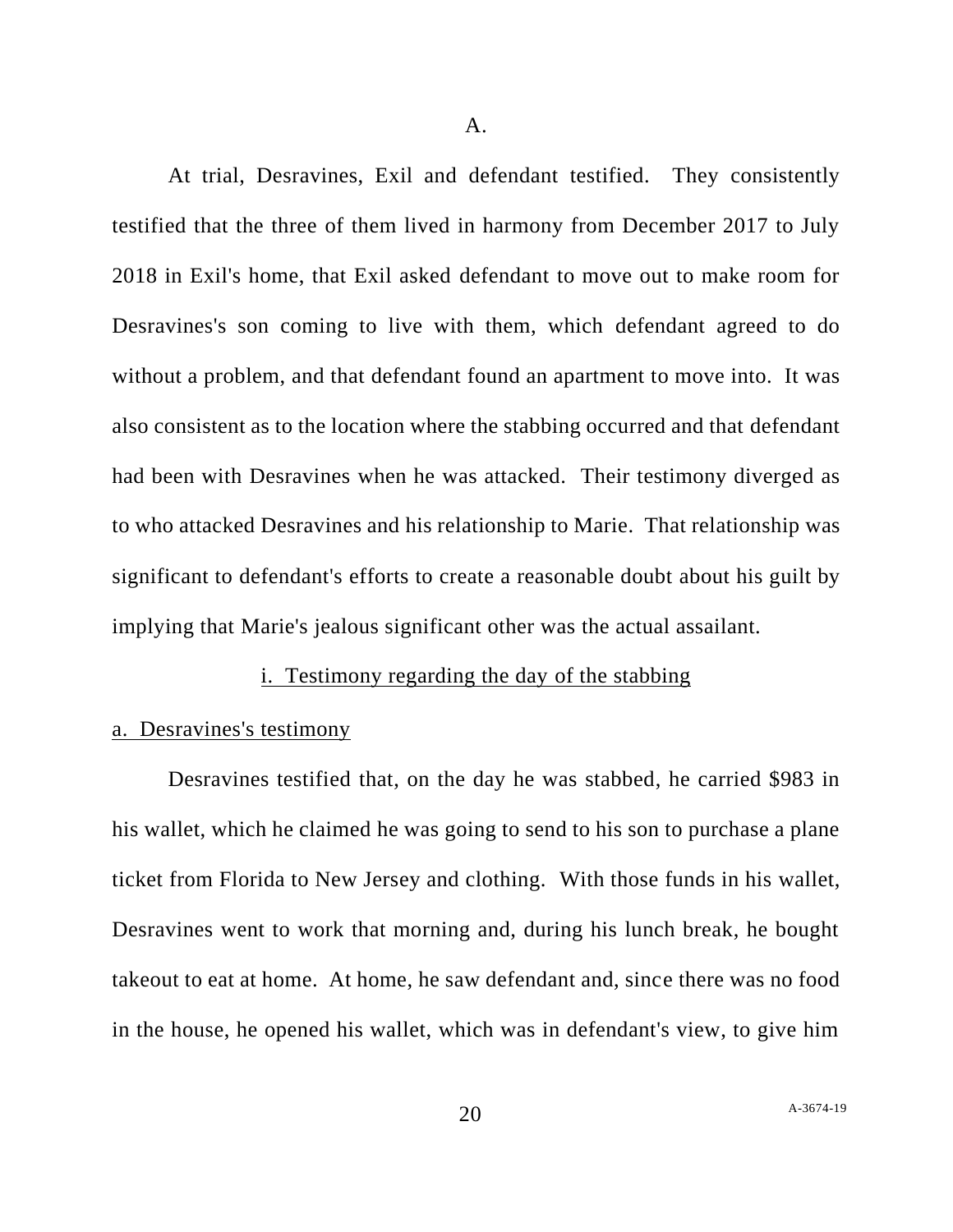\$10 so defendant could buy himself lunch. Afterwards, Desravines returned to work.

After work, at about 10:30 p.m., Desravines went to the nearby Rite Aid, purchased some food, and walked home. According to Desravines, defendant met him outside their home and asked him if he had any money. After Desravines replied that he did not have money, defendant insisted Desravines accompany him to a nearby house to collect money from somebody who owed defendant money, to which Desravines begrudgingly acquiesced.

The two walked side by side down the street, and, when they reached a dark area by a tree on the neighboring property, defendant, who had already placed his arm around Desravines, grabbed Desravines and stabbed him in the neck. Defendant demanded, "give me the money that you have on you," and pushed Desravines to the ground. Desravines dropped his phone and from the ground he turned around to find defendant holding a knife. At that point, Desravines stood up and ran to the Rite Aid, where police responded and recorded the ensuing events with the bodycam as discussed previously.

Desravines testified that, in the video, he does not state defendant demanded money that evening, only that the stabbing might have something to do with Exil asking him to move out. Afterwards, when asked by hospital staff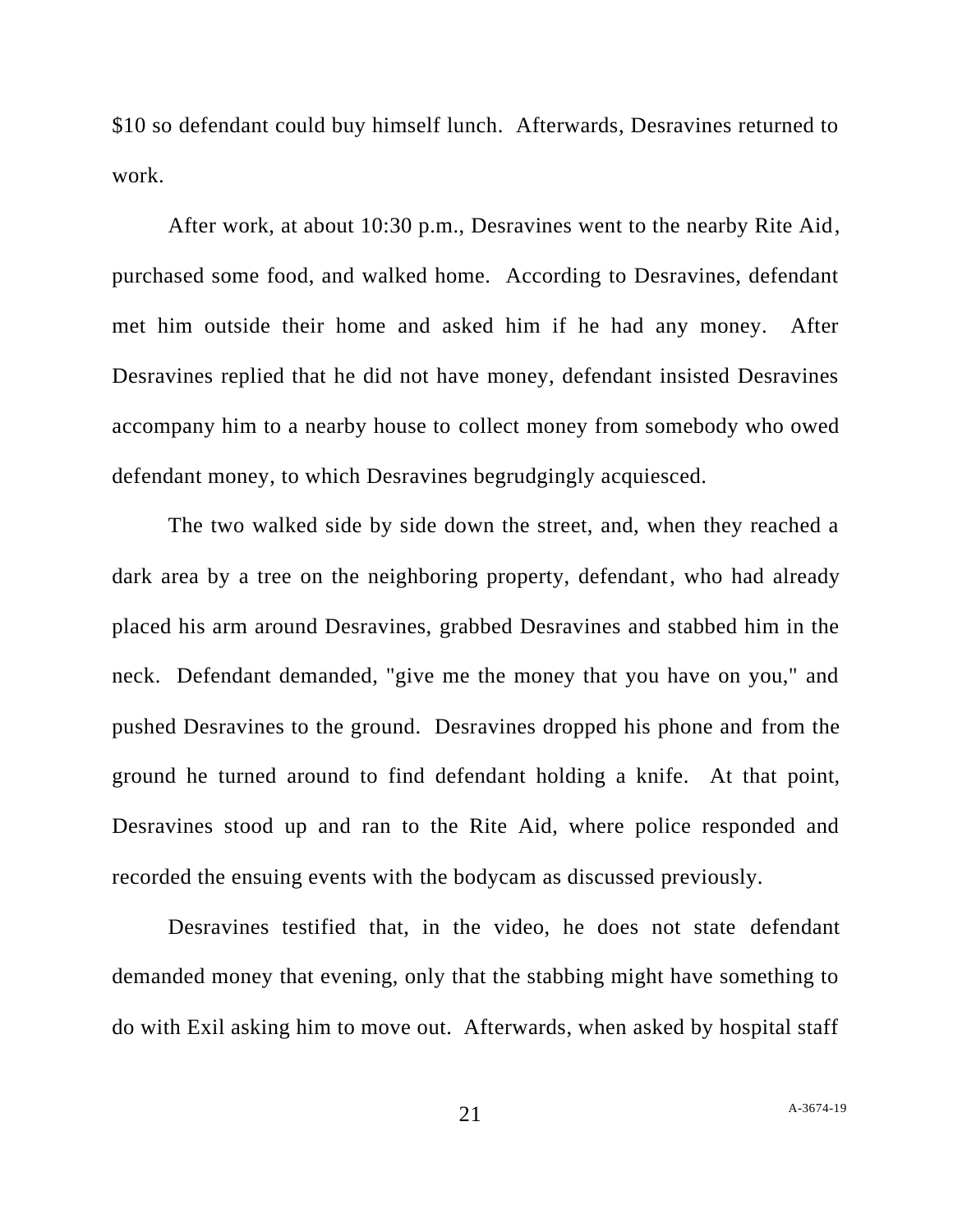that night and officers the next morning, Desravines also did not state defendant demanded money. And again, when asked by defense investigators later, he also did not state defendant demanded money the night of the stabbing.

## b. Defendant's testimony

Defendant testified he saw Desravines during his lunch break that afternoon at home, where there was plenty of food for defendant to eat. Defendant had no reason to ask Desravines for money for food and therefore no need for Desravines to open his wallet to give him money for lunch as Desravines claimed. Defendant therefore had no knowledge that Desravines was carrying a large amount of cash.

On his way out to visit a friend later that evening, defendant ran into Desravines, who was returning from work with a bag in his hand. After a brief conversation, where Desravines learned there was no milk at home, he decided to walk back to Rite Aid to buy some and the two set off in the same direction.

When they reached the neighboring property, Desravines decided to walk back home and drop off the bag he had been holding before going back to the store. Before Desravines walked far, defendant saw a person wearing a purple shirt grab Desravines from behind a tree, causing him to fall and drop what he had in his hands. Defendant ran into the middle of the street where it was better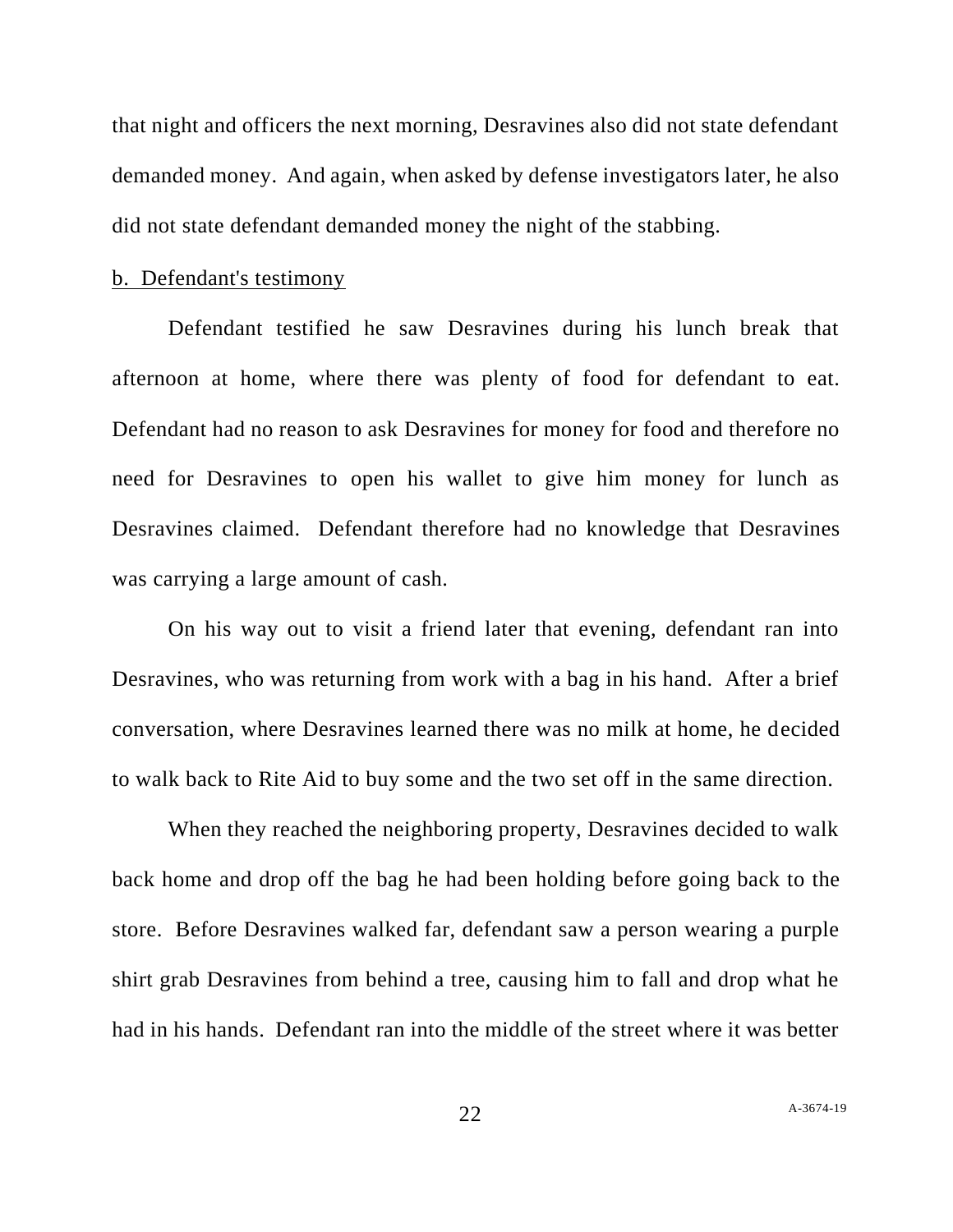lit, and saw another assailant yelling, "let's go, let's go." Defendant saw Desravines eventually stand up and the two started running away and screaming for help, with defendant ahead and able to hear Desravines running behind him up until about the street that would take Desravines to the Rite Aid. Defendant ran a few more blocks, eventually heading back home. On his way, defendant found Desravines's phone on the ground by the tree where he was attacked.

At home, defendant rang the bell and Exil opened the door, finding defendant crying and sweaty. Defendant relayed to him what happened, and, shortly after, the police appeared and apprehended defendant, finding Desravines phone in his pocket.

## c. Exil's testimony

Exil testified about there being no issues with defendant before the night of the stabbing, and he stated that, while they lived together, defendant only ever asked him for a dollar for cigarettes. He also confirmed defendant found a basement apartment where he could live when he moved out of Exil's home.

Exil testified also that, on the night of the stabbing, defendant's crying outside their home woke him up. When he opened the door, defendant told him two men attacked him and Desravines. When Exil asked where Desravines was, defendant said Desravines ran away. Right after, the police showed up. Exil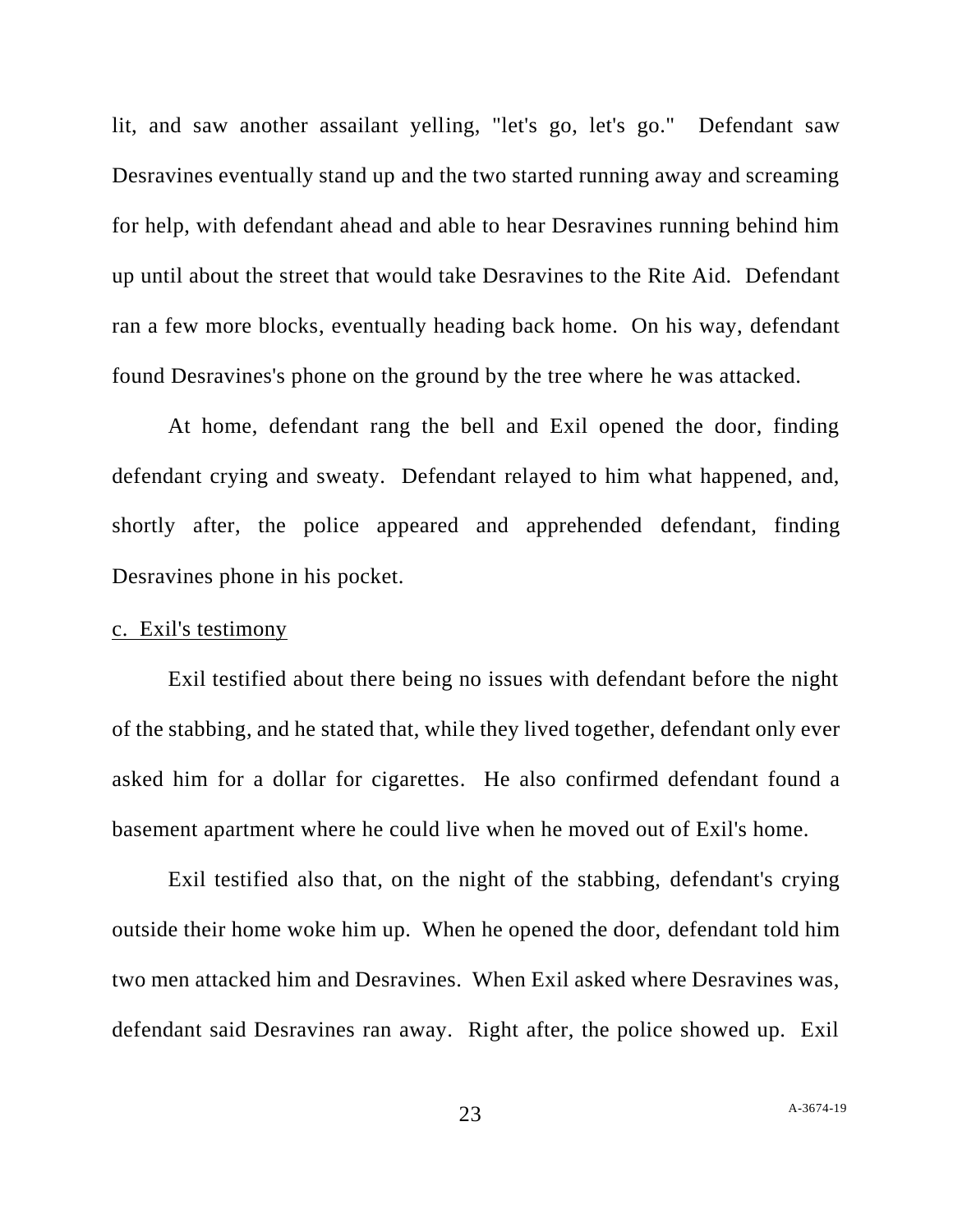stated he did not see a knife or any blood on defendant, and no knives were missing from his kitchen that night.

### ii. Testimony regarding Marie

Desravines testified that he and Marie were "close friends" and yet he did not know her last name or whether Marie had a romantic partner or a child. He said Marie would care for him after he was stabbed, but, about a month afterwards, she "disrespected him" and they ceased speaking. Without being prompted, he added, "I'm married, I have my wife and I have my family."

Defendant testified Marie was Desravines's girlfriend and would come over and cook. Also, he testified Marie was living with the father of her child.

Defendant additionally testified, one night, Marie was at Exil's house until about midnight, and when she left, Desravines and defendant escorted her home. On their way, Marie stated, "here he is, here he is," referring to the man she lived with, and she hid behind a tree. Defendant also testified, contrary to Desravines testimony, that Desravines told him Marie lived with someone. Defendant clarified Desravines "explained to [him] what kind of life he was living with Marie."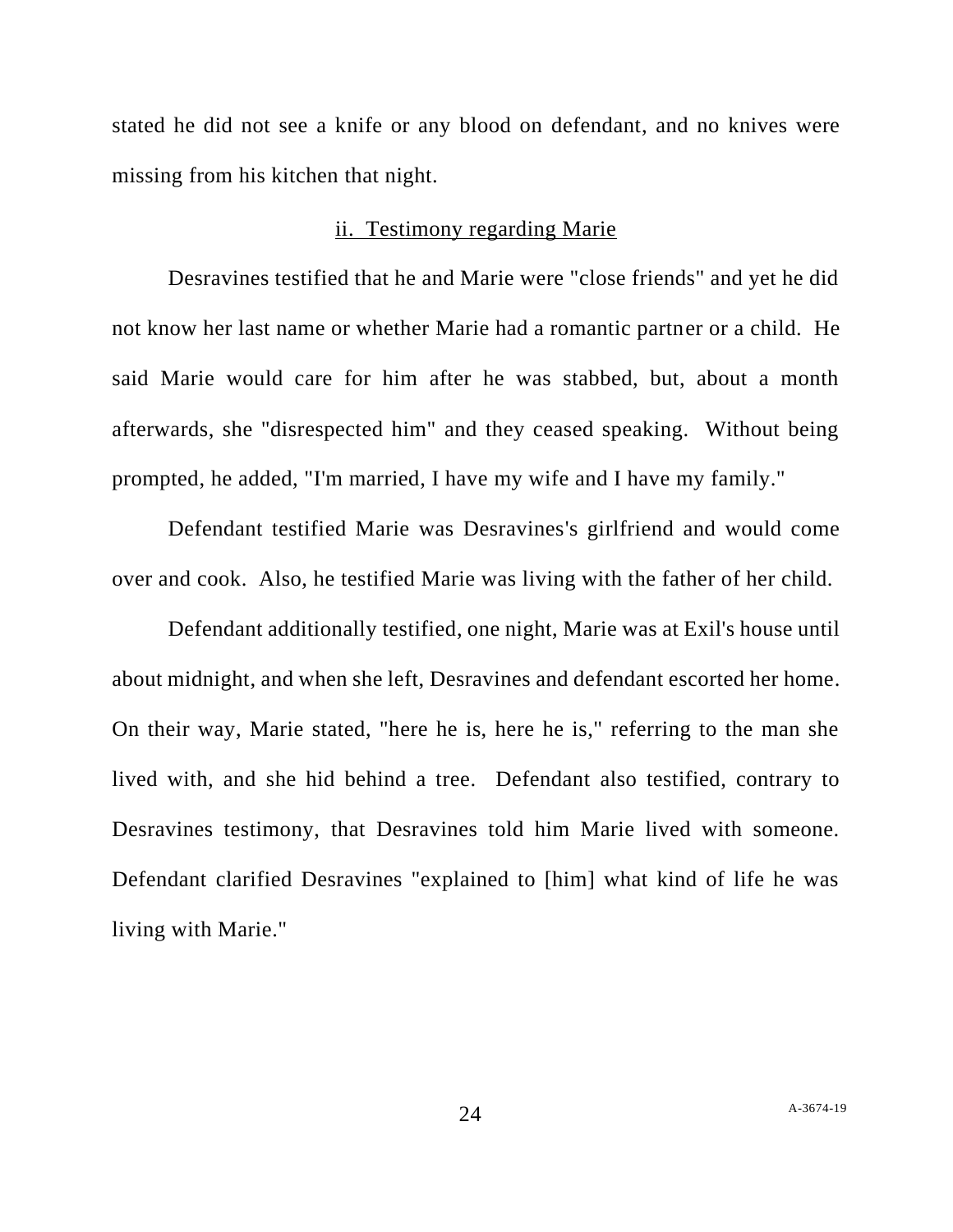Exil testified he knew Marie. First he acknowledged Marie and Desravines dated, then he stated they were friends. Also, he testified he did not see Marie at his home after July 28, 2018.

#### iii. Summations

Before the prosecutor presented her closing arguments, defense counsel presented hers. In defense counsel's closing argument, she described defendant, Desravines, and Exil being like family, and therefore defendant would not stab Desravines over a few dollars. And, she reiterated, when repeatedly asked about what happened the night of the attack, Desravines did not report the attack had anything to do with money he carried on him.

Also, counsel discussed Desravines's relationship with Marie and how he may have misidentified defendant for the person who Marie lived with. She indicated Desravines may have also misidentified defendant for someone at the Rite Aid who saw the cash Desravines carried when he went there to buy food after work. Counsel also remarked the State did not call an officer to testify on the extent of an investigation they made, which was minimal, if any. She highlighted the police did not canvass the neighborhood, secure surveillance video from nearby homes, test defendant's clothes for blood, or investigate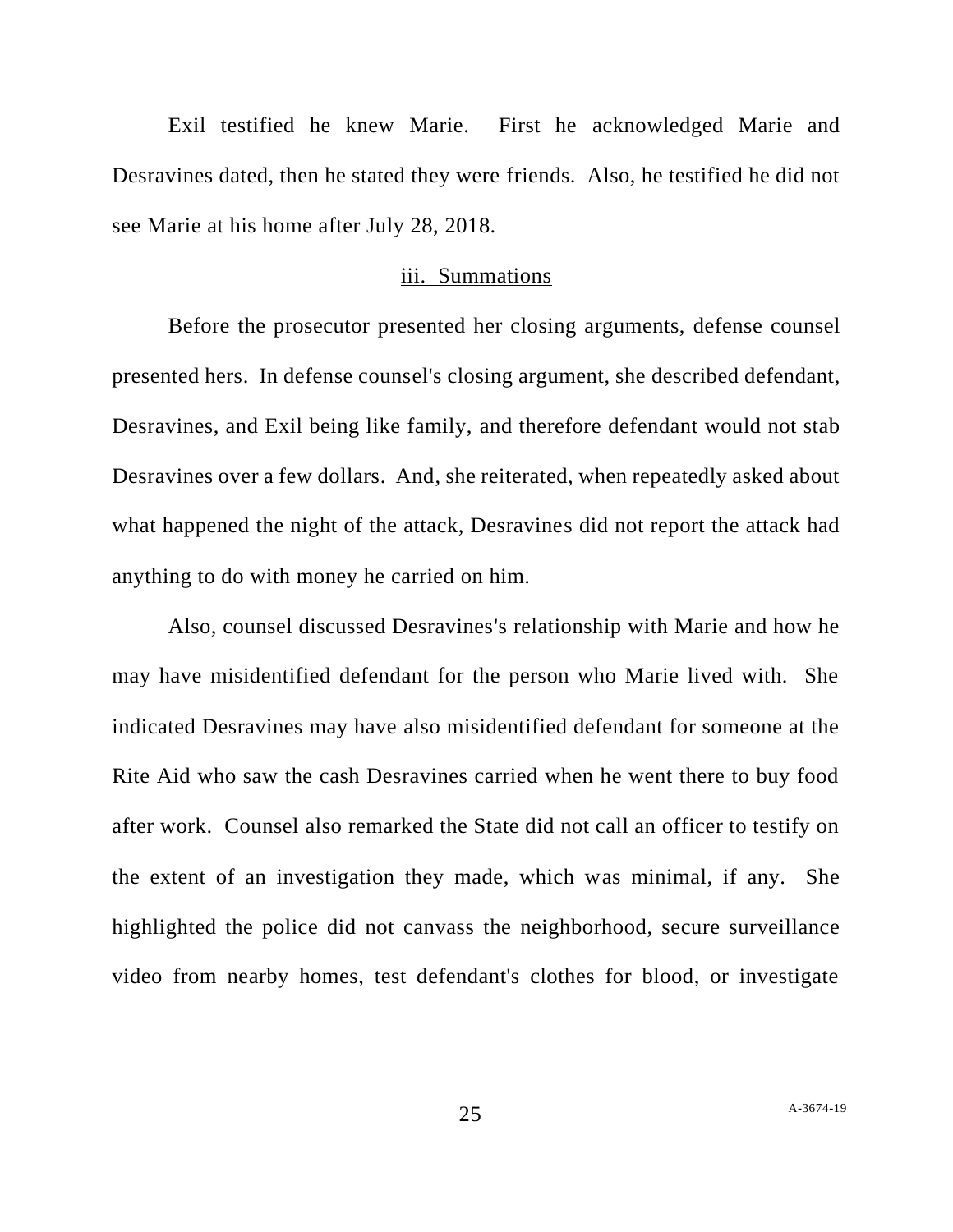Marie's husband or significant other. And, she questioned whether police even searched the surrounding area for the knife.

The prosecutor's summation focused on Desravines identifying defendant as his attacker and defendant being "desperate," finding himself soon to be homeless and with no money. Her summation also commented on defendant not producing Marie or police testimony, and defendant's alleged "Plan B" to rob Exil. In relevant part, she stated the following:

> [Defendant] had nowhere to go. He had nowhere to go. Now, today was the first time I heard that he had someplace to move. That he had found a place. Defense counsel said in her closing statement, today, that he had someplace to go. But we didn't hear that in the testimony.

Regarding Marie, the prosecutor stated, "Now, [defense counsel] keeps talking about this Marie person, who I have no idea who is, and I . . . heard about her when you heard about her." "She could have brought Marie in. Let's find out who the heck is Marie."

Regarding the lack of police testimony, the prosecutor remarked:

And just for the record, the defense counsel can subpoena any witness she wants. If she had wanted to talk to the police, if she had wanted to show you how incompetent they were, she could have had them. They are required to respond to subpoenas. I didn't need the police because I have a victim who is telling you what happened.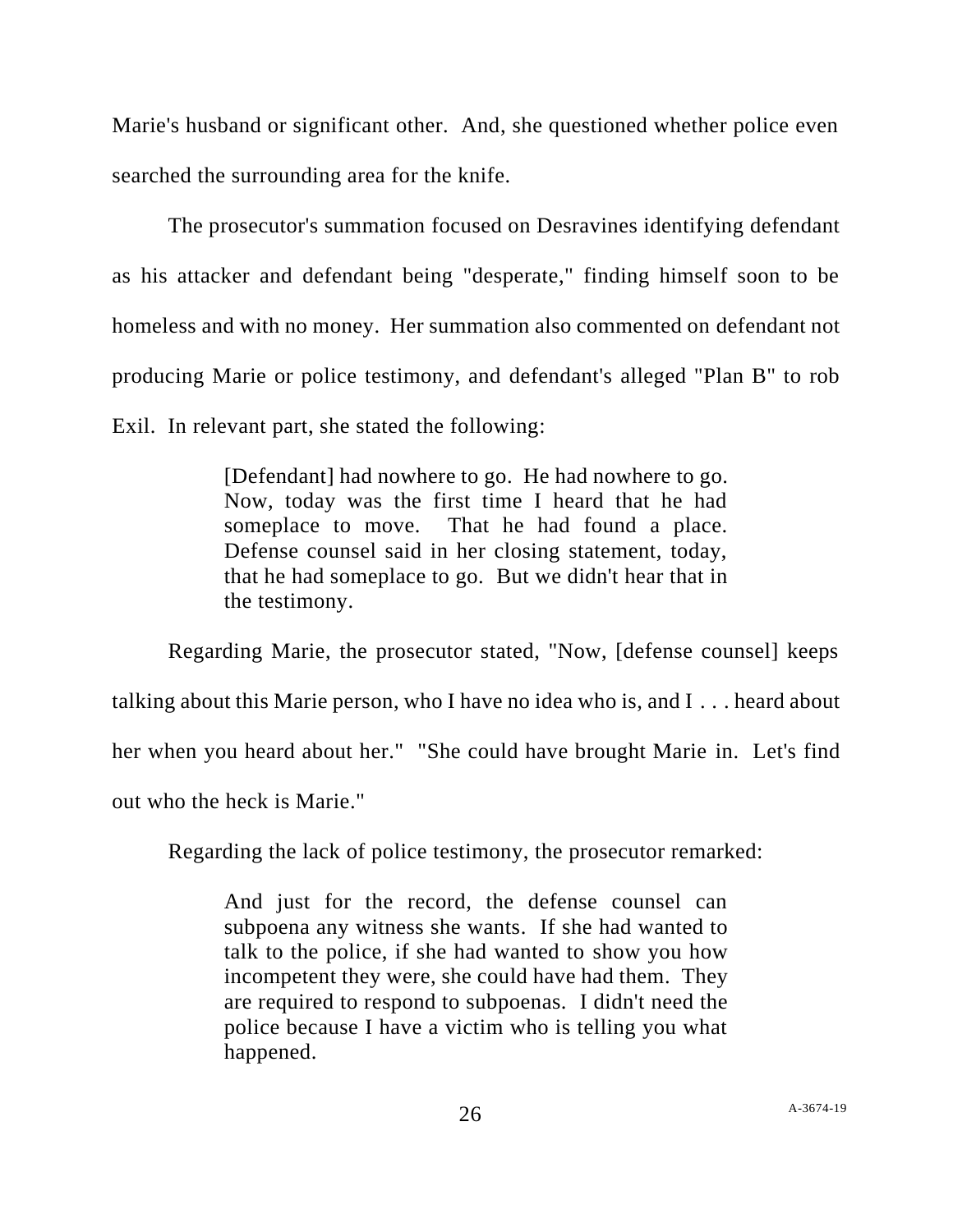As to the State's theme of desperation, the prosecutor also stated:

All three men agreed that [defendant] didn't pay rent, he didn't pay gas, he didn't pay electricity, didn't pay for food. Yeah, Mr. Exil said sometimes [when] they . . . needed something he would go and get it. But there was no arrangement of living there free and cooking. . . . Additionally, you heard testimony from Mr. Exil and Mr. Desravines that they would give this man money for [cigarettes]. They were giving a 56[- ]year[-]old man pin money. So what does that tell you? He had no money. If he had money, then he could move. He had no money and he had nowhere to go. So do you know what that means when you have nowhere to go, and you have no money? That equals desperation. And desperate people do desperate things.

Again, close to the end of her summation, the prosecutor continued to

make the remark that defendant's desperation was due to lack of funds. She

stated the following:

Desperate people do desperate things. Greed and opportunity. Greed that was more important than loyalty. Greed that was more important than friendship. Greed that was more important than human decency. And an opportunity that was just too easy to pass up. The window was closing. That man had \$1,000 on him. Maybe a thousand dollars is not a lot to you. A thousand dollars is a lot to me. But more important, a thousand dollars is a lot to someone with nowhere to go, and no money. Somebody's looking at being homeless in a minute. A thousand dollars is a huge incentive. No, we can't see ourselves doing that, but we're not him.

Finally, as to "Plan B," the prosecutor stated: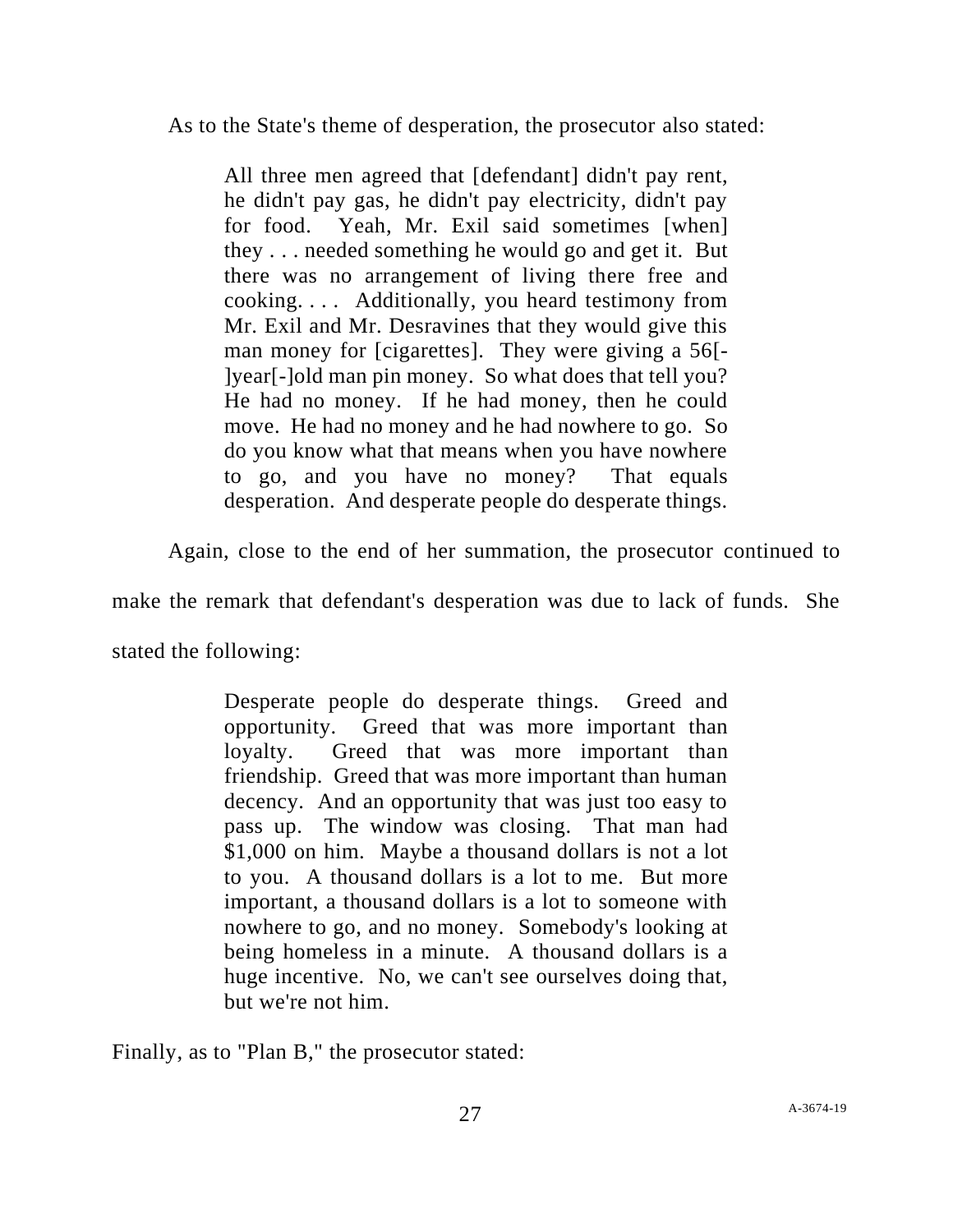Isn't it interesting that the same thing he did with the son about 15, 20 minutes before that is the same thing he was doing with the dad? To get him to come outside, to get him to walk up there. What is that about?

Plan B. Plan A hadn't gone so well; right? He hadn't got the money. Hadn't work out. So maybe he had to go to plan B. Maybe Mr. Desravines was right to be concerned about the man going back to see  $-$  to his home. Maybe he had a right to be worried. We don't know. We just know that it makes no sense if you're running from people who have jumped you, why you don't go in your house. It makes no sense.

Defendant never objected to any portion of the prosecutor's summation. After the summations concluded, the judge provided the jury with their final jury charges, including instructions that the comments and remarks of counsel are not evidence, and the jury was the sole judge of the evidence's credibility.

B.

On appeal, defendant argues the prosecutor deprived him of a fair trial by making improper comments in her summation. Those comments included her "personally opin[ing] on the viability of certain testimony" by stating she never heard of Marie or that defendant had found another place to live. Also, he contends the prosecutor shifted the burden of proof onto the defense by commenting on defendant not calling Marie or police as witnesses in support of his case. In addition, the prosecutor improperly asserted defendant's motive was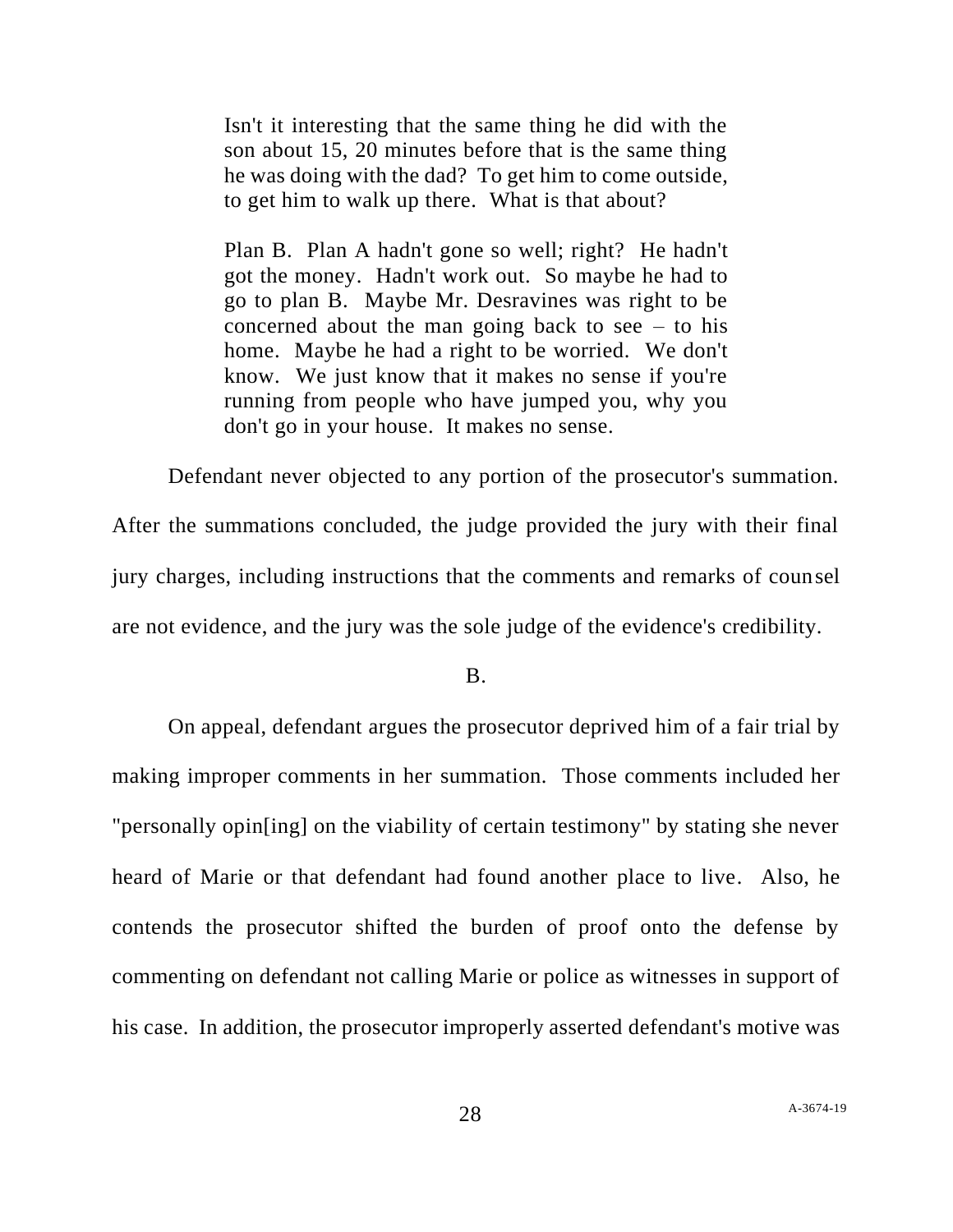that he was poor and desperate. Last, the prosecutor, with no basis in the evidence, "concocted" that "defendant had a secret 'Plan B' to go back to the house and rob [Exil] after [defendant's alleged] robbery of Desravines had failed."

The State concedes the prosecutor made a mistake by stating there was no evidence defendant found a place to live, yet contends it was only "a minor inaccurate assertion." It argues any mistake made in the prosecutor's summation was not so egregious as to require a new trial and the other remarks were acceptable and generally invited by the defense.

As to Marie, the State argues the defense "placed the specter of Marie's husband or significant other as the stabber," so the prosecutor was "entitled to debunk" that theory in summation and "[i]n no way" could the jury interpret these remarks as the prosecutor expressing her personal opinion on the veracity of the evidence. Further the State argues the prosecutor "was entitled to rebuff" the defenses' themes that defendant would not rob someone he considered family and that money was not a motive.

Notably, the State also concedes "the prosecutor's attempt to use defendant's impecuniosity against him" failed. Therefore, the State contends, because the jury acquitted defendant of robbery, these comments were harmless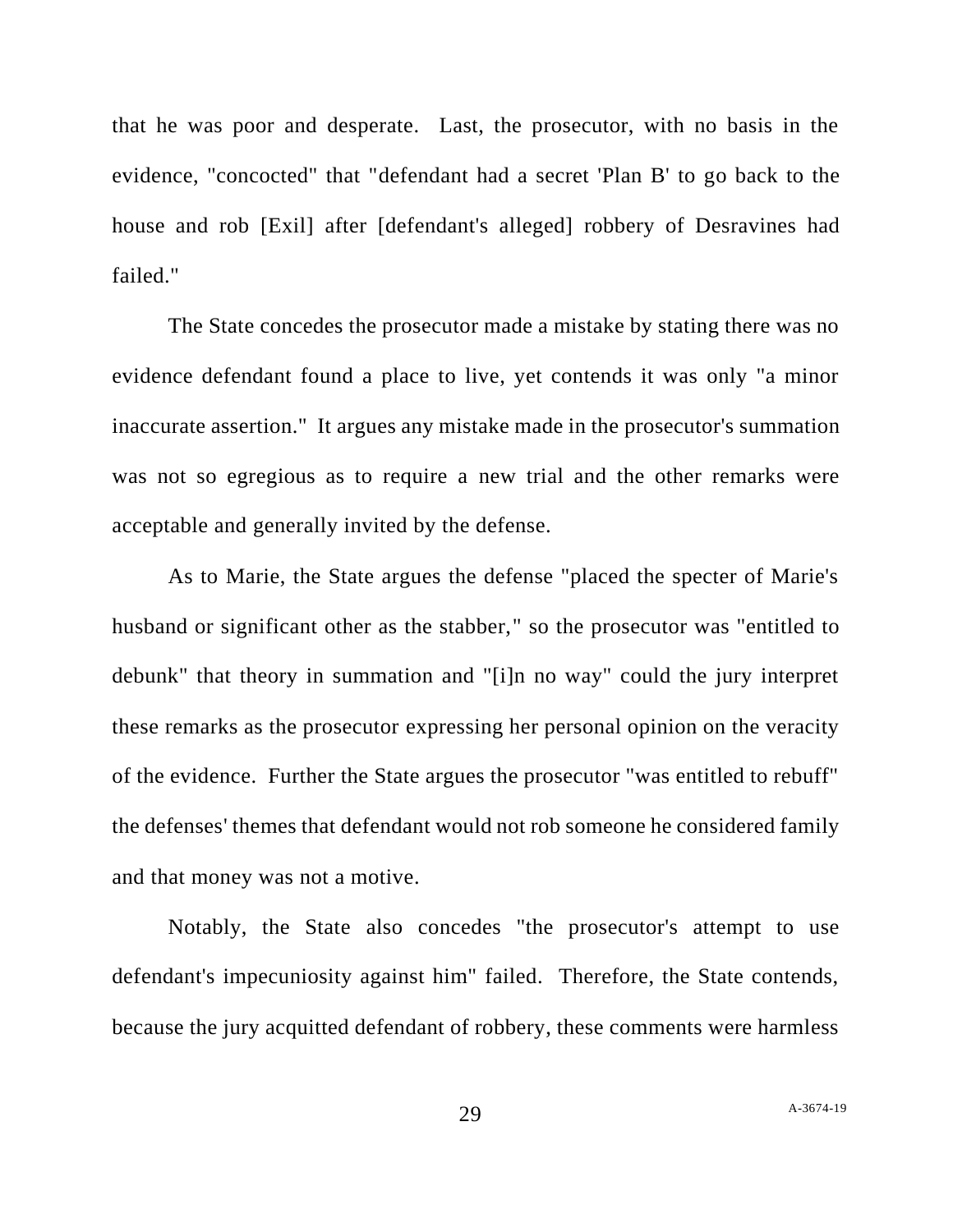because the prosecutor failed in convincing the jury that money was the motive for attacking Desravines. Also, it argues the prosecutor's comments on Plan B were "a fair inference" from the evidence that defendant's attempt to take money from Desravines failed and that Desravines was concerned with Exil's safety. Finally, the State argues "any impropriety was vitiated by the trial court's two instructions that the comments and remarks of counsel are not evidence, and the jury was the sole judge of the evidence's credibility."

In our review of a prosecutor's improper remarks during summation, there are two issues to be addressed: (1) whether the prosecutor's comments amounted to misconduct and, if so, (2) whether the prosecutor's conduct justifies reversal. Wakefield, 190 N.J. at 446 (quoting State v. Smith, 167 N.J. 158, 181 (2001)).

Reversal of defendant's conviction is not justified unless the prosecutor's comments were "so egregious that [they] deprived defendant of a fair trial," ibid. (quoting Smith, 167 N.J. at 181), by creating a real possibility of an injustice "sufficient to raise a reasonable doubt as to whether the error led the jury to a result it otherwise might not have reached." Alessi, 240 N.J. at 527 (quoting Macon, 57 N.J. at 336). We will not reverse a conviction because of prosecutorial misconduct in summation unless it "substantially prejudice[s] the defendant's fundamental right to have the jury fairly evaluate the merits of his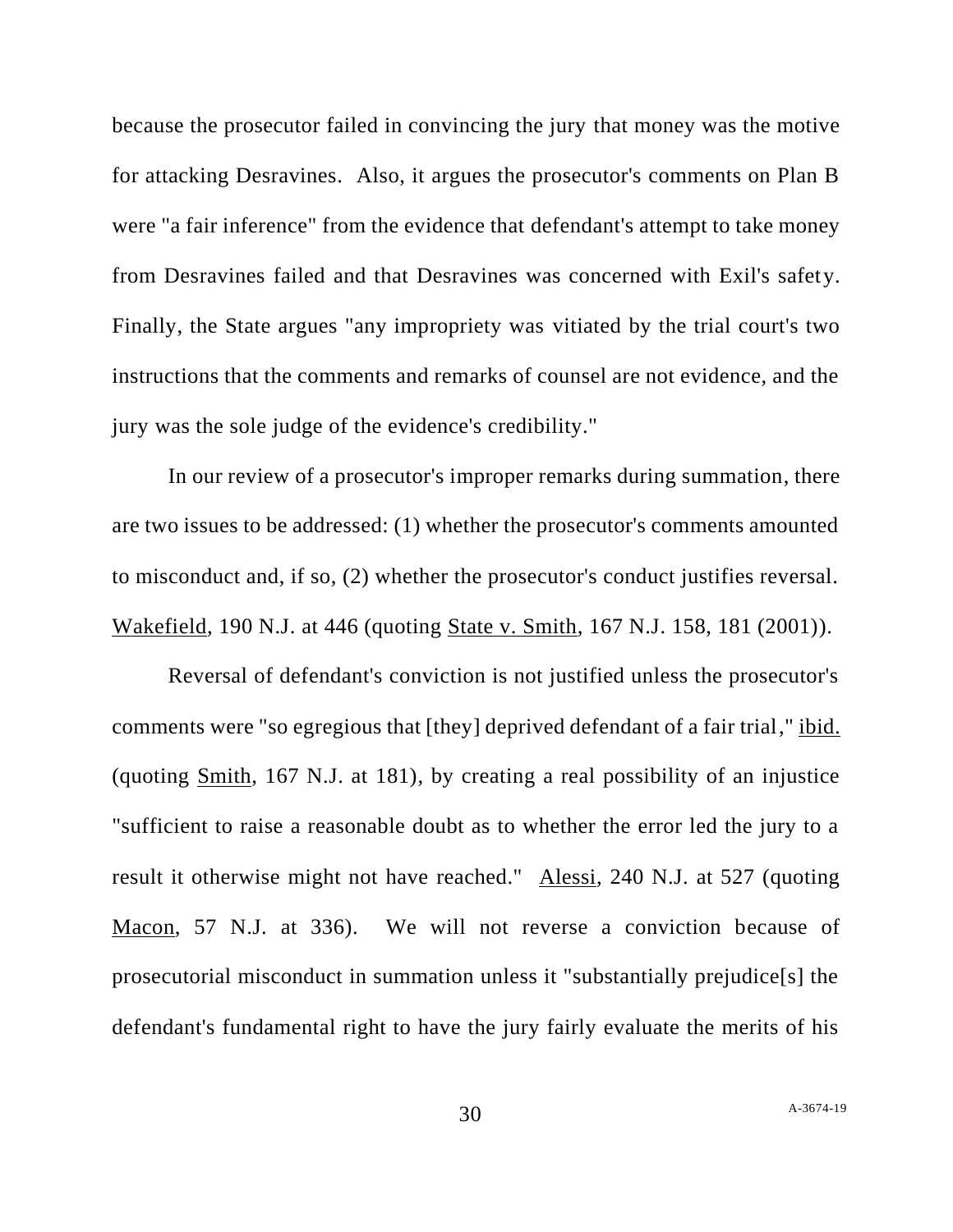defense." State v. Garcia, 245 N.J. 412, 436 (2021) (alteration in original) (quoting State v. Bucanis, 26 N.J. 45, 56 (1958)).

In making that determination, we consider whether defendant objected to the remarks, "whether the remarks were withdrawn," and "whether the court ordered the remarks stricken from the record and instructed the jury to disregard them." State v. Williams, 244 N.J. 592, 608 (2021) (citing State v. Frost, 158 N.J. 76, 83 (1999)). Generally, if no objection was made to the prosecutor's remarks, the remarks will not be deemed prejudicial. State v. Kane, 449 N.J. Super. 119, 141 (App. Div. 2017) (quoting Frost, 158 N.J. at 83). "The failure to object suggests that defense counsel did not believe the remarks were prejudicial at the time they were made." Frost, 158 N.J. at 84. "The failure to object also deprives the court of an opportunity to take curative action." Ibid. (citing State v. Bauman, 298 N.J. Super. 176, 207 (App. Div. 1997)).

"[V]igorous and forceful" summations are expected to be made by prosecutors and they "are afforded considerable leeway" so long as their remarks are tethered to the evidence presented and the reasonable inferences to be drawn therefrom. State v. McNeil-Thomas, 238 N.J. 256, 275 (2019) (quoting Frost, 158 N.J. at 82). And, "[g]enerally, remarks by a prosecutor, made in response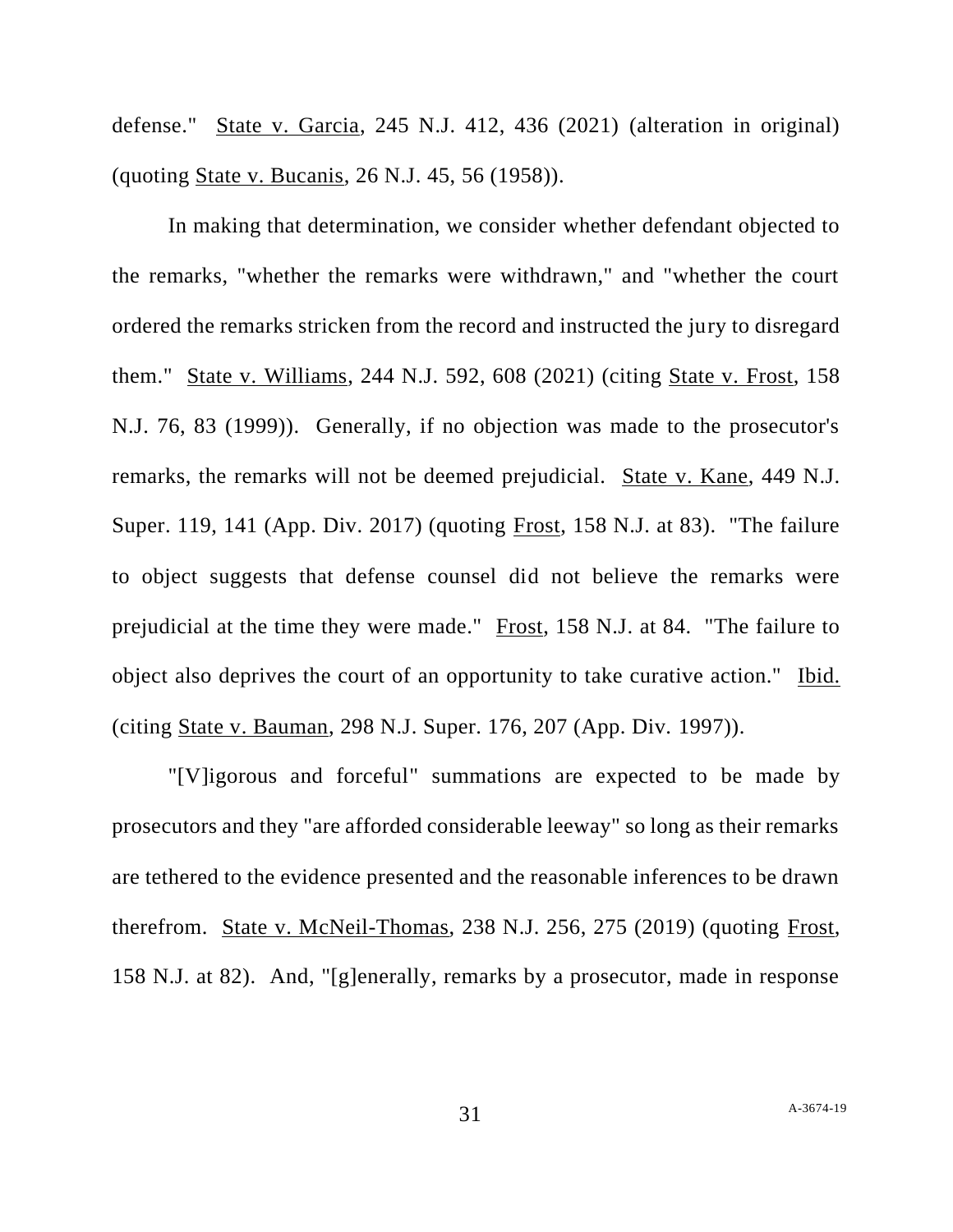to remarks by opposing counsel, are harmless." State v. C.H., 264 N.J. Super. 112, 135 (App. Div. 1993).

However, "our system of criminal justice does not tolerate convictions achieved by improper methods." McNeil-Thomas, 238 N.J. at 283 (LaVecchia, J., dissenting). "In fulfilling [their] duty, a prosecutor must refrain from making inaccurate [legal or] factual assertions to the jury, and from employing 'improper methods calculated to produce a wrongful conviction.'" Garcia, 245 N.J. at 435 (citation omitted) (quoting State v. Ramseur, 106 N.J. 123, 320 (1987)); Smith, 167 N.J. at 178. "Our system of justice places checks on the propagation of falsehood." Id. at 436.

Thus, a prosecutor "cannot press an argument that is untrue." Ibid. Likewise, the prosecutor cannot "express his [or her] personal opinion on the veracity of any witness." State v. Rivera, 437 N.J. Super. 434, 463 (App. Div. 2014). Additionally, the prosecutor cannot suggest poverty as the sole motive for committing a crime. State v. Mathis, 47 N.J. 455, 472 (1966); see State v. Lodzinski, 249 N.J. 116, 155 (2021).

Moreover, without the court's approval, it is improper for a prosecutor to urge the jury to infer the defendant's failure to call witnesses at trial raises an inference that he fears exposure of facts that would be unfavorable to him. State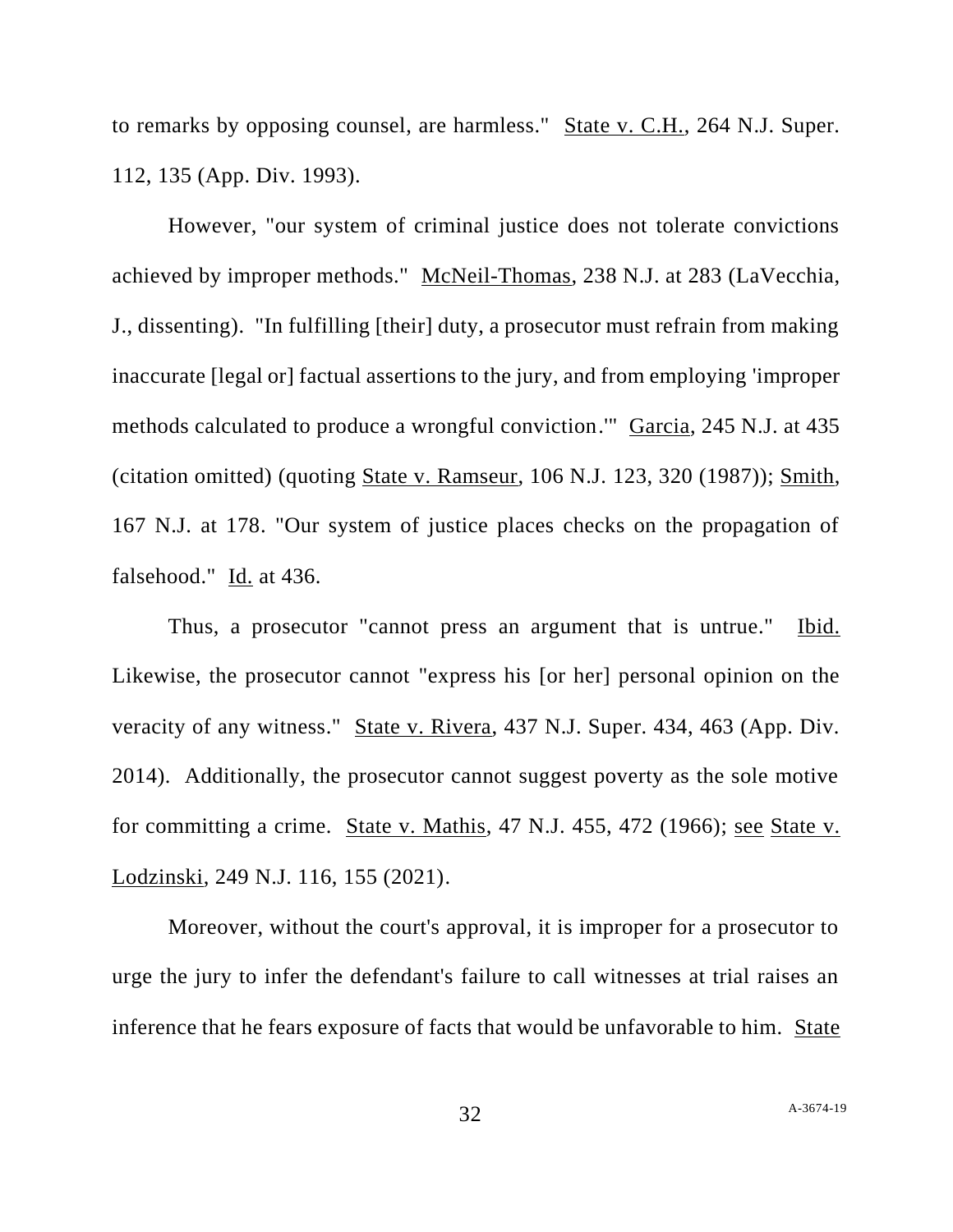v. Velasquez, 391 N.J. Super. 291, 306 (App. Div. 2007). In authorizing such inferences, courts must "exercise caution" that is of "special importance" when doing so in a criminal case so as to consider the presumption of innocence and the State's high burden to prove each element beyond a reasonable doubt. Id. at 306-09. The inference is improper where the witness is available to both parties, State v. Clawans, 38 N.J. 162, 171 (1962), and "whenever it is reasonable to infer that the defendant's decision to do without a witness can be explained by the defendant's reliance on the presumption of innocence." Velasquez, 391 N.J. Super. at 309.

Before addressing the prosecutor's comments directly, we observe that at trial, when defense counsel attempted to object to one of the prosecutor's early comments, counsel failed to properly interpose her objection. Instead, she merely called out that what the prosecutor was stating was "untrue." Thereafter, the trial judge admonished defense counsel for having not properly objected and instructed the jury to disregard the outburst. Defense counsel made no further attempt to object.

We conclude that, for our purposes, it does not make any difference whether a formal objection was interposed. We are satisfied that the comments had the propensity to undermine the jury's consideration of the case.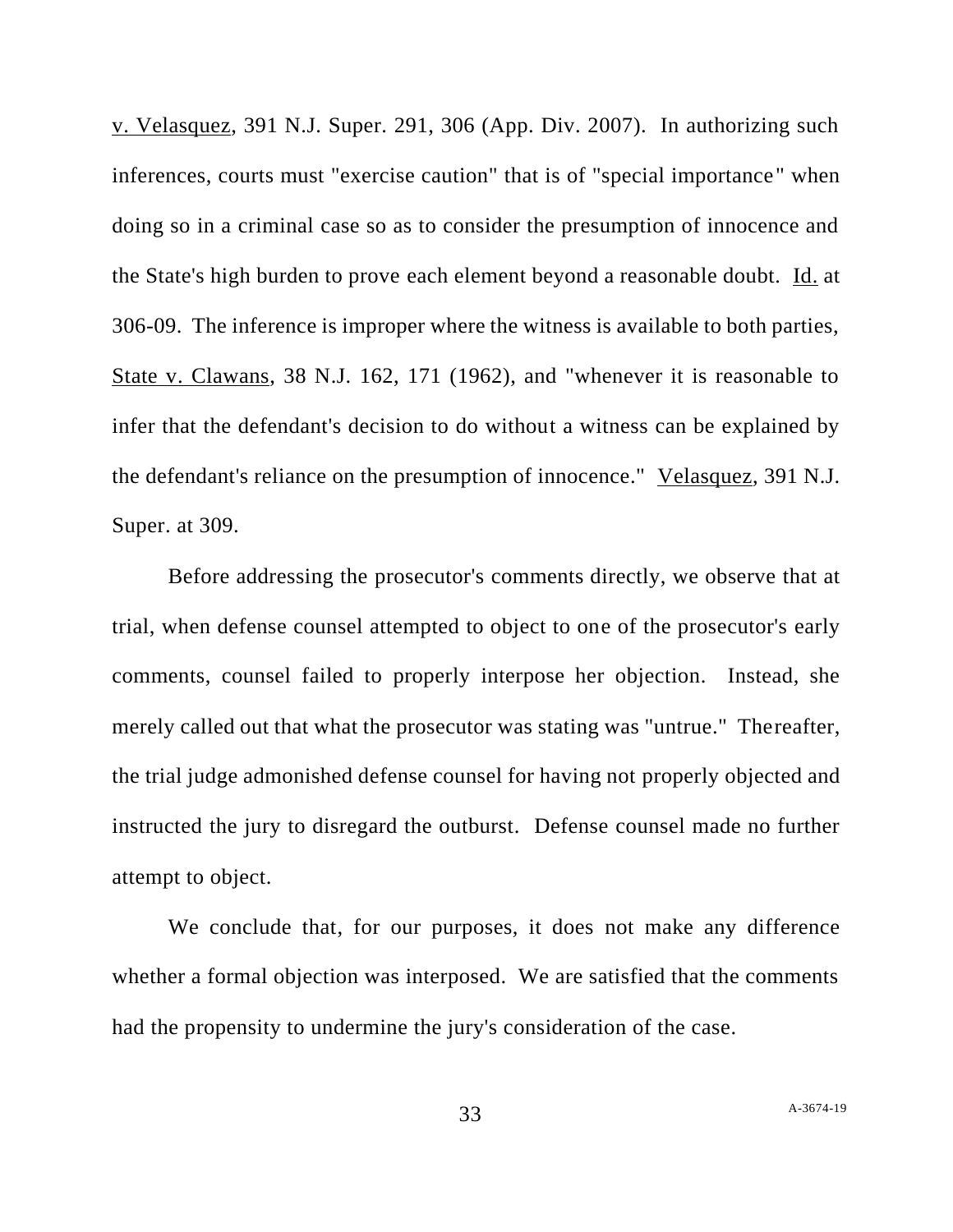Here, the prosecutor exceeded the bounds of an acceptable summation in pursuit of justice and defendant's conviction must be vacated. The prosecutor's main theme was that defendant turned on his friend's son who was like family solely because he was desperate, facing homelessness and poverty. There was however, no evidence in the record to support that contention. First, in addition to defendant, Exil—the State's witness—testified that defendant found an apartment to move into that would be ready in a week and that he was okay with waiting another week for defendant to move. Contrary to the prosecutor's assertions, defendant was not facing homelessness and he apparently had the funds to secure another home.

The prosecutor's entire theme at summation violated defendant's right to a fair trial not only by pressing an argument that was wholly not true, but also because the only motive the prosecutor established for the stabbing was homelessness and lack of funds—poverty—without more. Additionally, to say, "we didn't hear . . . in the testimony" defendant had someplace to go was simply not true.

Also, completely misconstruing the record, the prosecutor closed her summation with an entirely new crime and theory, which defendant was not charged with, and which was not supported by any evidence elicited at trial. She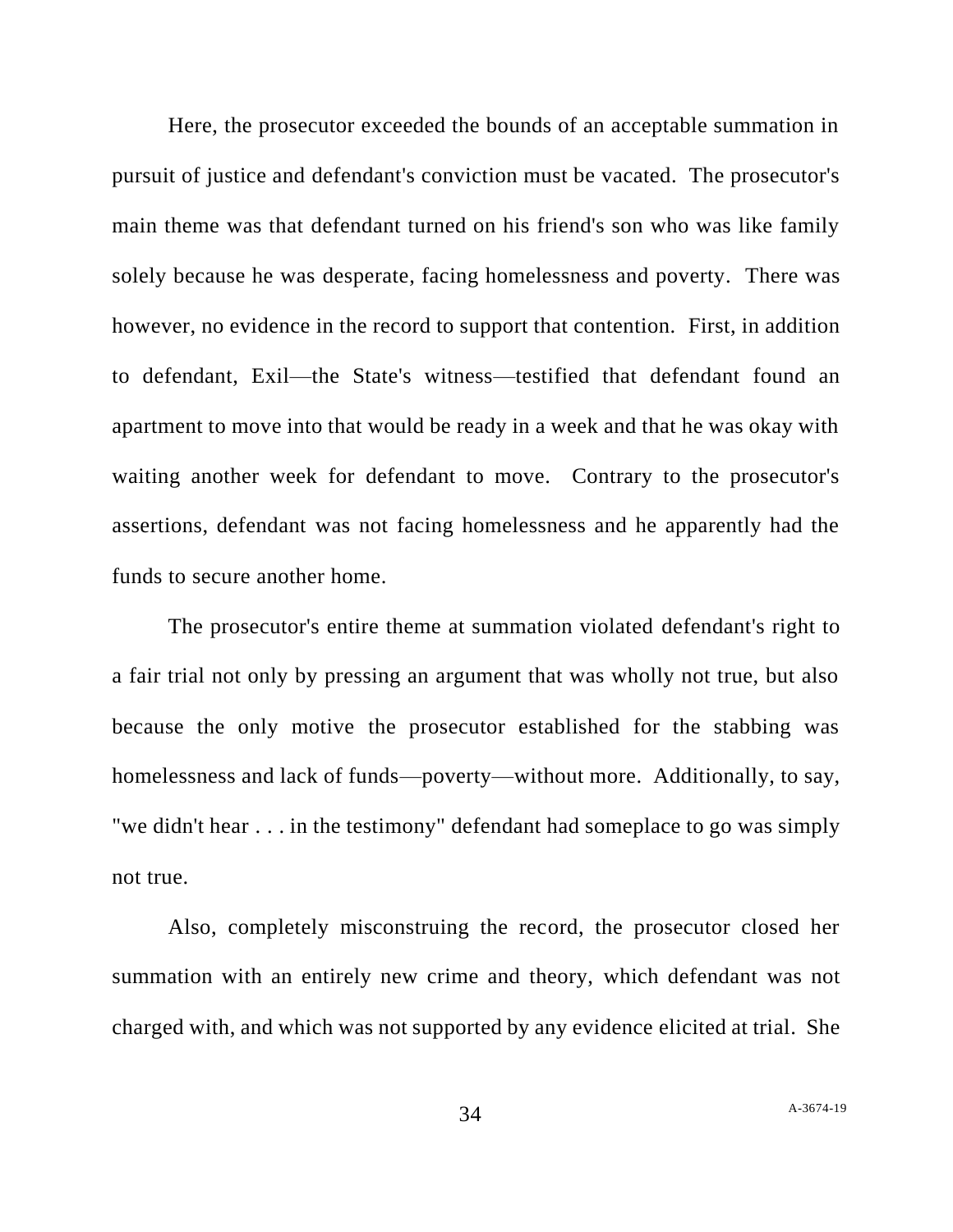referred to her new theory as "Plan B," and argued that defendant was so desperate for money after failing to rob Desravines, he was attempting to rob Exil before police arrived. Here again, there was no evidence to support that contention. While Desravines expressed concern for Exil's safety after he was stabbed, it was not because he believed Exil would be robbed. The concern was over Exil asking defendant to move out. There was no evidence that Exil even had cash to rob or that defendant lured Desravines or his father out of the house as part of a plan to rob them. These comments, despite their failing to elicit a conviction for robbery, still substantially prejudiced defendant who could not respond to the remarks.

The problems created by those comments about poverty and "Plan B" were compounded by the prosecutor wrongly pressing to the jury that defendant could have and should have called Marie and police to testify. Even if the prosecutor followed proper protocol by requesting the court authorize her to do so, these witnesses were available to both the defense and the State, so the court would prudently not authorize such misconduct. Moreover, defendant did not present an alibi defense or self-defense, where such remarks may be acceptable. Rather, it is reasonable to infer, if not fully apparent, defendant's decision to do without Marie or police can be explained by his reliance on the presumption of